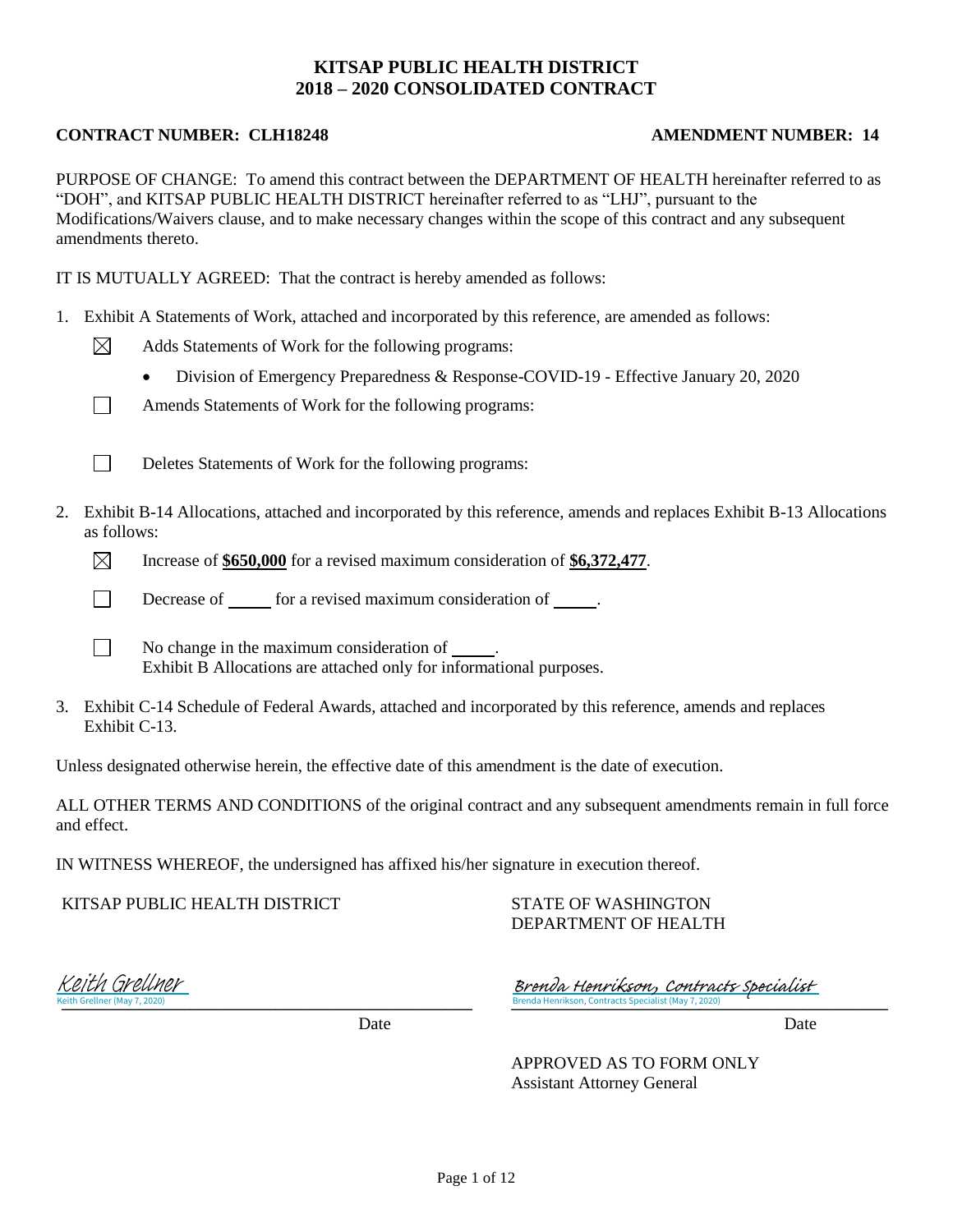### **2018-2020 CONSOLIDATED CONTRACT EXHIBIT A STATEMENTS OF WORK TABLE OF CONTENTS**

|--|--|--|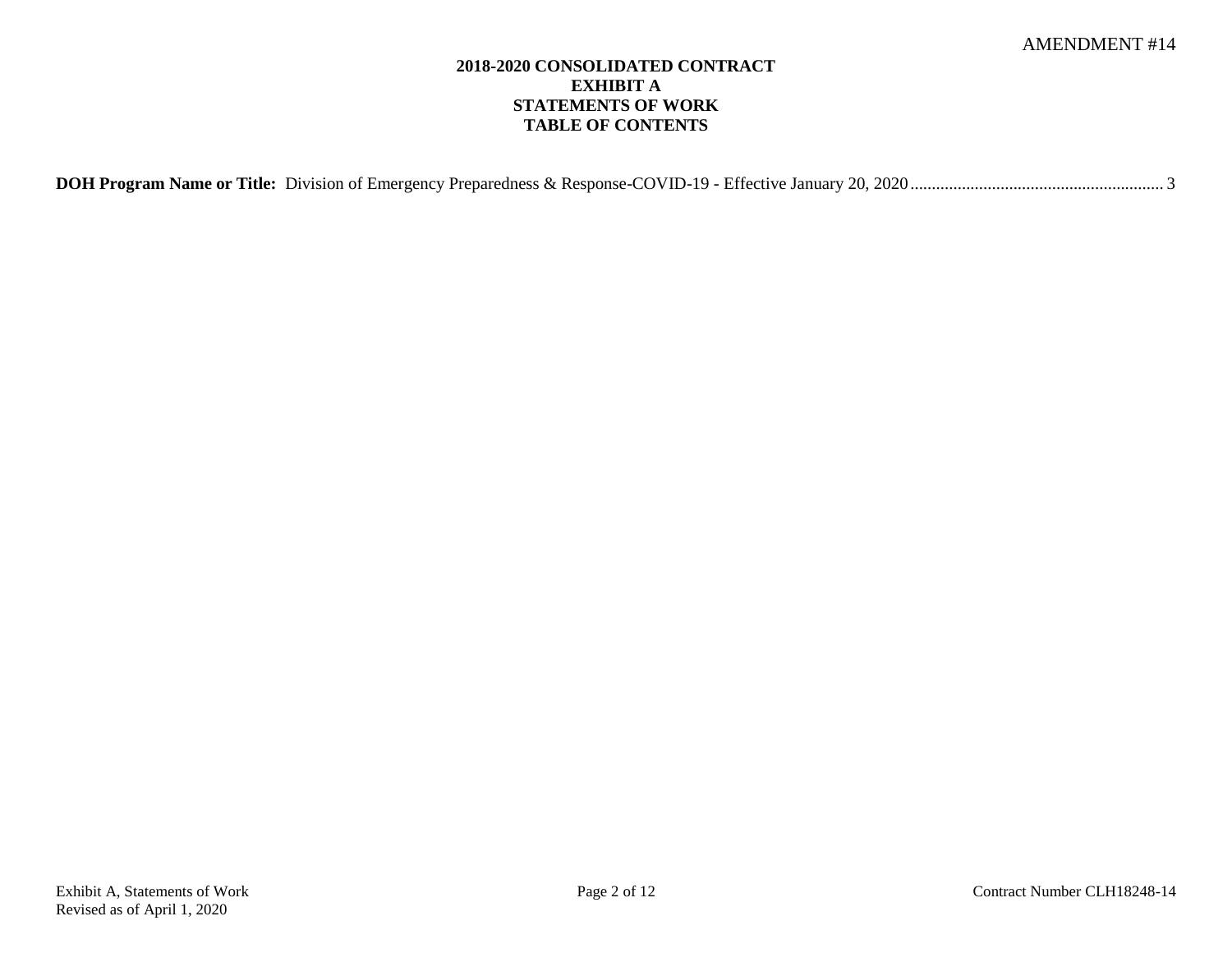### **Exhibit A Statement of Work Contract Term: 2018-2020**

<span id="page-2-0"></span>**DOH Program Name or Title:** Division of Emergency Preparedness & Response-COVID-19 - Effective January 20, 2020

### **Local Health Jurisdiction Name:** Kitsap Public Health District

**Contract Number:** CLH18248

**SOW Type:** Original **Revision # (for this SOW)** 

Period of Performance: January 20, 2020 through December 31, 2020

| <b>Funding Source</b>            | <b>Federal Compliance</b>                                      | <b>Type of Payment</b>                      |
|----------------------------------|----------------------------------------------------------------|---------------------------------------------|
| $\boxtimes$ Federal Subrecipient | (check if applicable)                                          | $\boxtimes$ Reimbursement                   |
| $\boxtimes$ State<br>l Other     | $\boxtimes$ FFATA (Transparency Act)<br>Research & Development | $\boxtimes$ One-Time<br><b>Distribution</b> |

**Statement of Work Purpose:** The purpose of this statement of work is to establish funding and tasks for LHJs to prevent, prepare for, and respond to the COVID-19 disease outbreak.

**Revision Purpose:** N/A

| <b>Chart of Accounts Program Name or Title</b> | CFDA#  | <b>BARS</b> | <b>Master</b>      | <b>Funding Period</b>      |                         | <b>Current</b> | <b>Change</b>   | Total                |
|------------------------------------------------|--------|-------------|--------------------|----------------------------|-------------------------|----------------|-----------------|----------------------|
|                                                |        | Revenue     | <b>Index</b>       | (LHJ Use Only)             |                         | Consideration  | $ Increase (+)$ | <b>Consideration</b> |
|                                                |        | Code        | Code               | <b>Start Date End Date</b> |                         |                |                 |                      |
| FFY20 CDC COVID-19 Crisis Resp LHJ-Tribe       | 93.354 |             | 333.93.35 31104102 |                            | $01/20/20$   $12/31/20$ |                | 340,263         | 340.263              |
| FY20/21 COVID-19 Disaster Response             | N/A    |             | 334,04.92 934A0101 |                            | $01/20/20$   $12/31/20$ |                | 309,737         | 309,737              |
| <b>TOTALS</b>                                  |        |             |                    |                            |                         | $\bf{0}$       | 650,000         | 650,000              |

| Task<br><b>Number</b>             | <b>Task/Activity/Description</b>                                                                      | <i><b>*May Support PHAB</b></i><br><b>Standards/Measures</b> | <b>Deliverables/Outcomes</b>                             | <b>Due Date/Time</b><br>Frame             | <b>Payment Information</b><br>and/or Amount           |
|-----------------------------------|-------------------------------------------------------------------------------------------------------|--------------------------------------------------------------|----------------------------------------------------------|-------------------------------------------|-------------------------------------------------------|
|                                   | <b>Federal Funds</b>                                                                                  |                                                              | Activity report $(s)$ on template<br>to be provided DOH. | June 30, 2020<br>December 31, 2020        | Reimbursement for actual<br>costs not to exceed total |
|                                   | Participate in public health emergency preparedness<br>and response activities for COVID-19. This may |                                                              |                                                          |                                           | funding consideration                                 |
|                                   | include surveillance, epidemiology, laboratory                                                        |                                                              |                                                          | Frequency and due                         | amount                                                |
|                                   | capacity, infection control, mitigation,<br>communications, and or other preparedness and             |                                                              |                                                          | dates of reports may<br>change based on   | <b>Note: Per Federal</b>                              |
| response activities for COVID-19. |                                                                                                       |                                                              |                                                          | federal requirements.                     | funding requirements,                                 |
|                                   | Activities must address one or more of the following                                                  |                                                              |                                                          | DOH will notify LHJ<br>of any changes via | prior approval from<br>DOH is required for            |
|                                   | six domains:                                                                                          |                                                              |                                                          | email.                                    | reimbursement of                                      |
|                                   | Incident management for early crisis                                                                  |                                                              |                                                          |                                           | expenses incurred on or                               |
|                                   | response<br>Jurisdictional recovery<br>$\bullet$                                                      |                                                              |                                                          | A final activity report                   | after January 20, 2020<br>through March 4, 2020.      |
|                                   | Information management<br>$\bullet$                                                                   |                                                              |                                                          | is required prior to                      |                                                       |
|                                   | Countermeasures and mitigation                                                                        |                                                              |                                                          | DOH releasing the                         |                                                       |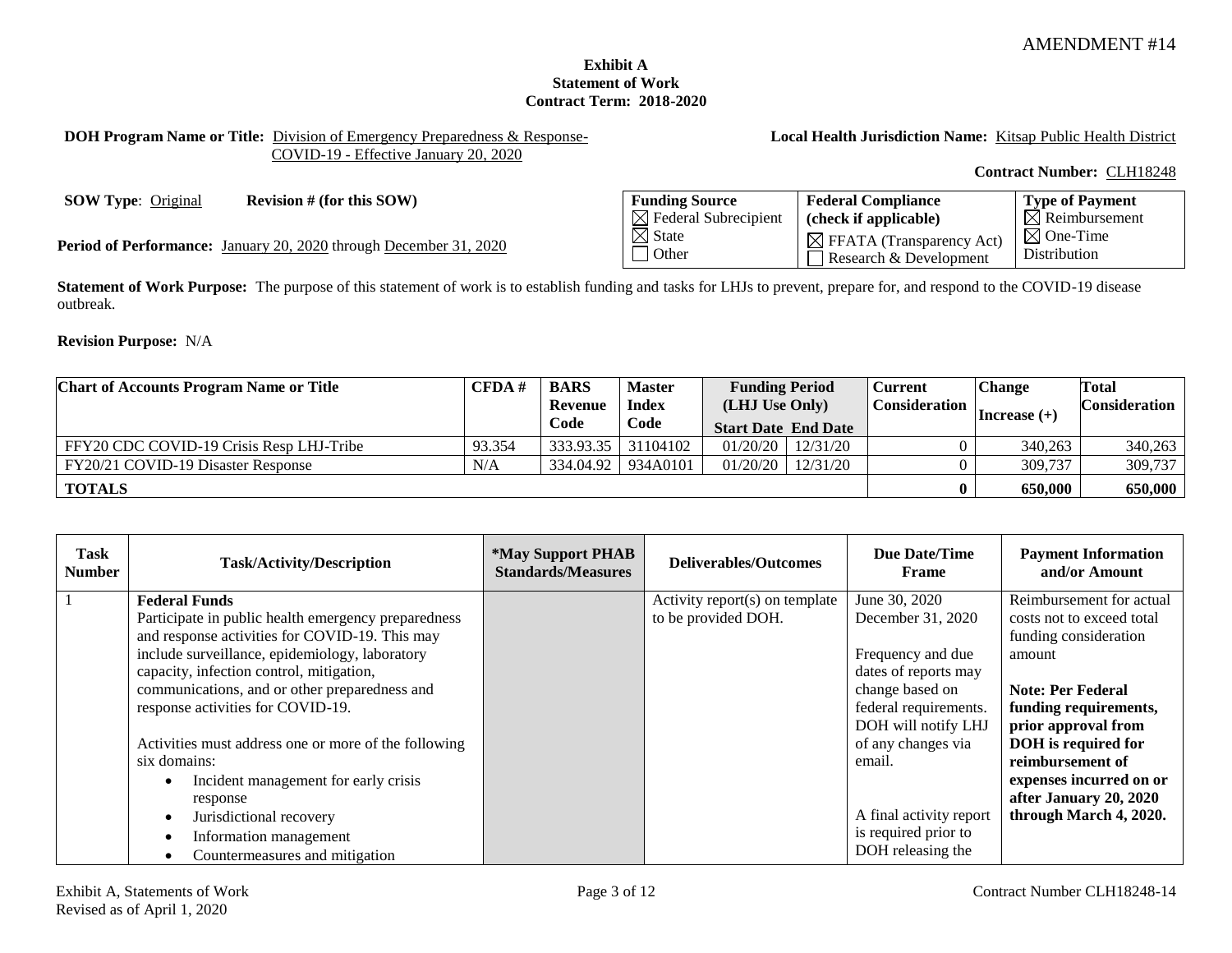| <b>Task</b><br><b>Number</b> | <b>Task/Activity/Description</b>                                                                                                                                                                                                                                                                                                                                                                                                                                                                                                                                                                                                                                                                                                                                                                                                                                                                                                                                                                                                                                                                                                        | *May Support PHAB<br><b>Standards/Measures</b> | <b>Deliverables/Outcomes</b>                          | <b>Due Date/Time</b><br><b>Frame</b> | <b>Payment Information</b><br>and/or Amount                                                                                 |
|------------------------------|-----------------------------------------------------------------------------------------------------------------------------------------------------------------------------------------------------------------------------------------------------------------------------------------------------------------------------------------------------------------------------------------------------------------------------------------------------------------------------------------------------------------------------------------------------------------------------------------------------------------------------------------------------------------------------------------------------------------------------------------------------------------------------------------------------------------------------------------------------------------------------------------------------------------------------------------------------------------------------------------------------------------------------------------------------------------------------------------------------------------------------------------|------------------------------------------------|-------------------------------------------------------|--------------------------------------|-----------------------------------------------------------------------------------------------------------------------------|
|                              | Surge management<br>$\bullet$<br>Biosurveillance<br>$\bullet$<br>DOH will provide additional guidance and technical<br>assistance.<br>Note: The total federal funding consideration is for<br>the period of January 20, 2020 through March 30,<br>2021. Any unspent funds, tasks and deliverables with<br>due dates after December 31, 2020 will be included in<br>a new statement of work under the new consolidated<br>contract term beginning January 1, 2021.                                                                                                                                                                                                                                                                                                                                                                                                                                                                                                                                                                                                                                                                       |                                                |                                                       | final amount of<br>funding.          | After approval is<br>received from DOH,<br>LHJ must submit a<br>separate invoice for<br>reimbursement of these<br>expenses. |
| $\mathfrak{2}$               | <b>State Funds</b><br>Participate in public health emergency preparedness<br>and response activities for COVID-19. This may<br>include surveillance, epidemiology, laboratory<br>capacity, infection control, mitigation,<br>communications, and or other preparedness and<br>response activities for COVID-19.<br>Activities must address one or more of the following<br>six domains:<br>Incident management for early crisis<br>$\bullet$<br>response<br>Jurisdictional recovery<br>$\bullet$<br>Information management<br>$\bullet$<br>Countermeasures and mitigation<br>$\bullet$<br>Surge management<br>$\bullet$<br>Biosurveillance<br>$\bullet$<br>DOH will provide additional guidance and technical<br>assistance.<br>Note: The total state funding consideration is for the<br>period of January 20, 2020 through June 30, 2021. If<br>the LHJ has remaining funds, tasks and deliverables<br>with due dates after December 31, 2020 will be<br>included in a new statement of work under the new<br>consolidated contract term beginning January 1,<br>2021. Reports will be due January 15, April 15 and<br>June 30, 2021. |                                                | Activity report(s) on template<br>to be provided DOH. | July 15, 2020<br>October 15, 2020    | LHJ has already received<br>these funds as a one-time<br>distribution.                                                      |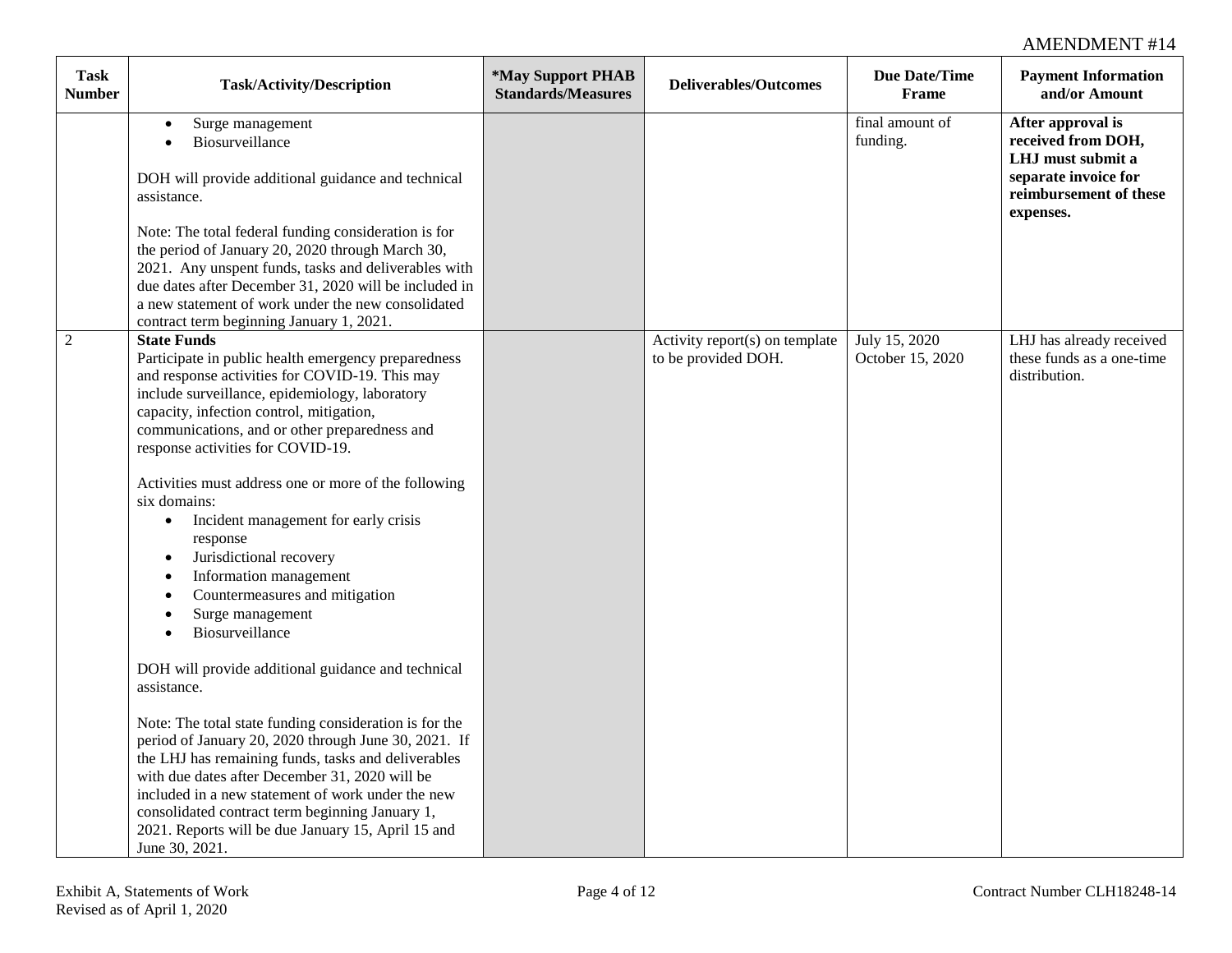#### **\*For Information Only:**

Funding is not tied to the revised Standards/Measures listed here. This information may be helpful in discussions of how program activities might contribute to meeting a Standard/Measure. More detail on these and/or other Public Health Accreditation Board (PHAB) Standards/Measures that may apply can be found at: <http://www.phaboard.org/wp-content/uploads/PHAB-Standards-and-Measures-Version-1.0.pdf>

#### **Program Specific Requirements/Narrative**

Any subcontract/s must be approved by DOH prior to executing the contract/s.

Deliverables are to be submitted to the ConCon deliverables mailbox at [concondeliverables@doh.wa.gov](mailto:concondeliverables@doh.wa.gov)

#### **Special Requirements**

#### **Federal Funding Accountability and Transparency Act (FFATA)**

This statement of work is supported by federal funds that require compliance with the Federal Funding Accountability and Transparency Act (FFATA or the Transparency Act). The purpose of the Transparency Act is to make information available online so the public can see how the federal funds are spent.

To comply with this act and be eligible to perform the activities in this statement of work, the LHJ must have a Data Universal Numbering System (DUNS®) number.

Information about the LHJ and this statement of work will be made available on [USASpending.gov](https://www.usaspending.gov/#/) by DOH as required by P.L. 109-282.

#### **Restrictions on Funds (what funds can be used for which activities, not direct payments, etc)**

Please reference the Code of Federal Regulations:

[https://www.ecfr.gov/cgi-bin/retrieveECFR?gp=1&SID=58ffddb5363a27f26e9d12ccec462549&ty=HTML&h=L&mc=true&r=PART&n=pt2.1.200#se2.1.200\\_1439](https://www.ecfr.gov/cgi-bin/retrieveECFR?gp=1&SID=58ffddb5363a27f26e9d12ccec462549&ty=HTML&h=L&mc=true&r=PART&n=pt2.1.200#se2.1.200_1439)

**Allowable Activities -** See list of allowable activities below, Appendix 2 from COVID-19 Crisis Response Cooperative Agreement – Components A and B Supplemental Funding, Interim Guidance, March 15, 2020.

#### **Costs that are NOT allowable**

- Facility purchases May be if prior approval received from the feds and state. Send those requests to [Amy.Ferris@doh.wa.gov](mailto:Amy.Ferris@doh.wa.gov)
- Research
- Clinical care except as provided for individuals while under state or federal quarantine and isolation orders that are not eligible for payment by another source.
- Publicity and propaganda (lobbying):
	- Other than for normal and recognized executive-legislative relationships, no funds may be used for:
		- o publicity or propaganda purposes, for the preparation, distribution, or use of any material designed to support or defeat the enactment of legislation before any legislative body
		- $\circ$  the salary or expenses of any grant or contract recipient, or agent acting for such recipient, related to any activity designed to influence the enactment of legislation, appropriations, regulation, administrative action, or Executive order proposed or pending before any legislative body
		- o See Additional Requirement (AR) 12 for detailed guidance on this prohibition and additional guidance on lobbying for CDC recipients: [https://www.cdc.gov/grants/documents/Anti-Lobbying\\_Restrictions\\_for\\_CDC\\_Grantees\\_July\\_2012.pdf](https://www.cdc.gov/grants/documents/Anti-Lobbying_Restrictions_for_CDC_Grantees_July_2012.pdf)
- Funds cannot be used to supplant existing federal funds awarded by other federal sources
- Funds cannot be used to match funding on other federal awards.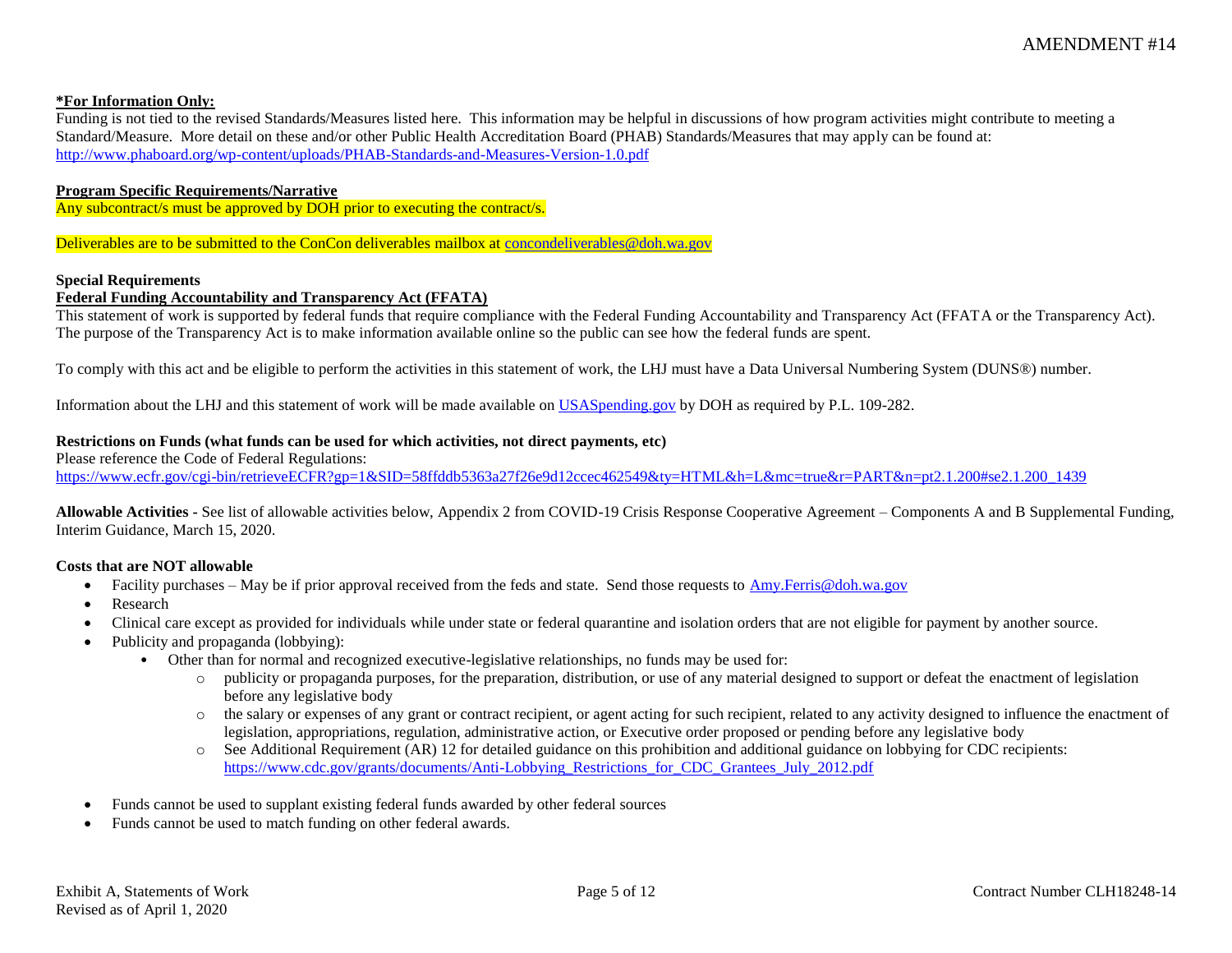### **DOH Program Contact**

Tory Henderson, Contracts & Finance Specialist Department of Health P O Box 47960, Olympia, WA 98504-7960 360-236-4596 / <u>tory.henderson@doh.wa.gov</u>

#### **Appendix 2. Allowable Activities**

| <b>Domain</b>              | <b>Activity Category</b>    | <b>Allowable Activities</b>                                                                                                                                       |
|----------------------------|-----------------------------|-------------------------------------------------------------------------------------------------------------------------------------------------------------------|
| <b>Incident Management</b> | <b>Emergency Operations</b> | Examples of allowable activities:                                                                                                                                 |
| for Early Crisis Response  | and Coordination            | Conduct jurisdictional COVID-19 risk assessment.<br>o                                                                                                             |
|                            |                             | Identify and prioritize risk-reduction strategies and risk-mitigation efforts in                                                                                  |
|                            |                             | coordination with community partners and stakeholders.                                                                                                            |
|                            |                             | Implement public health actions designed to mitigate risks in accordance with CDC<br>guidance.                                                                    |
|                            |                             | Implement public health response plans based on CDC COVID-19 Preparedness and<br>o                                                                                |
|                            |                             | Response Planning Guidance for State, Local, Territorial, and Tribal Public Health Agencies.                                                                      |
|                            |                             | Provide technical assistance to local and tribal health departments on development of<br>$\bullet$                                                                |
|                            |                             | COVID-19 response plans and respond to requests for public health assistance.                                                                                     |
|                            |                             | Activate the jurisdiction's emergency operations center (EOC) at a level appropriate to meet<br>$\bullet$                                                         |
|                            |                             | the needs of the response.                                                                                                                                        |
|                            |                             | Staff the EOC with the numbers and skills necessary to support the response,<br>assure worker safety, and continually monitor absenteeism.                        |
|                            |                             | Use established systems to ensure continuity of operations (COOP) and                                                                                             |
|                            |                             | implement COOP plans as needed.                                                                                                                                   |
|                            |                             | Establish call centers or other communication capacity for information sharing, public<br>$\circ$<br>information, and directing residents to available resources. |
|                            |                             | Activate emergency hiring authorities and expedited contracting processes.<br>$\circ$                                                                             |
|                            |                             | Assess the jurisdiction's public health and healthcare system training needs.<br>$\circ$                                                                          |
|                            |                             | . Provide materials and facilitate training designed to improve the jurisdiction's public                                                                         |
|                            |                             | health and healthcare system response. Focus on infection prevention and control                                                                                  |
|                            |                             | strategies and implementation/triggers for crisis/contingency standards of care.                                                                                  |
|                            |                             | Implement procedures to notify relevant personnel and participate in CDC national                                                                                 |
|                            |                             | calls and Clinician Outreach and Communication Activity (COCA) calls.                                                                                             |
|                            |                             | Ensure plans and jurisdictional response actions incorporate the latest CDC guidance and<br>o<br>direction.                                                       |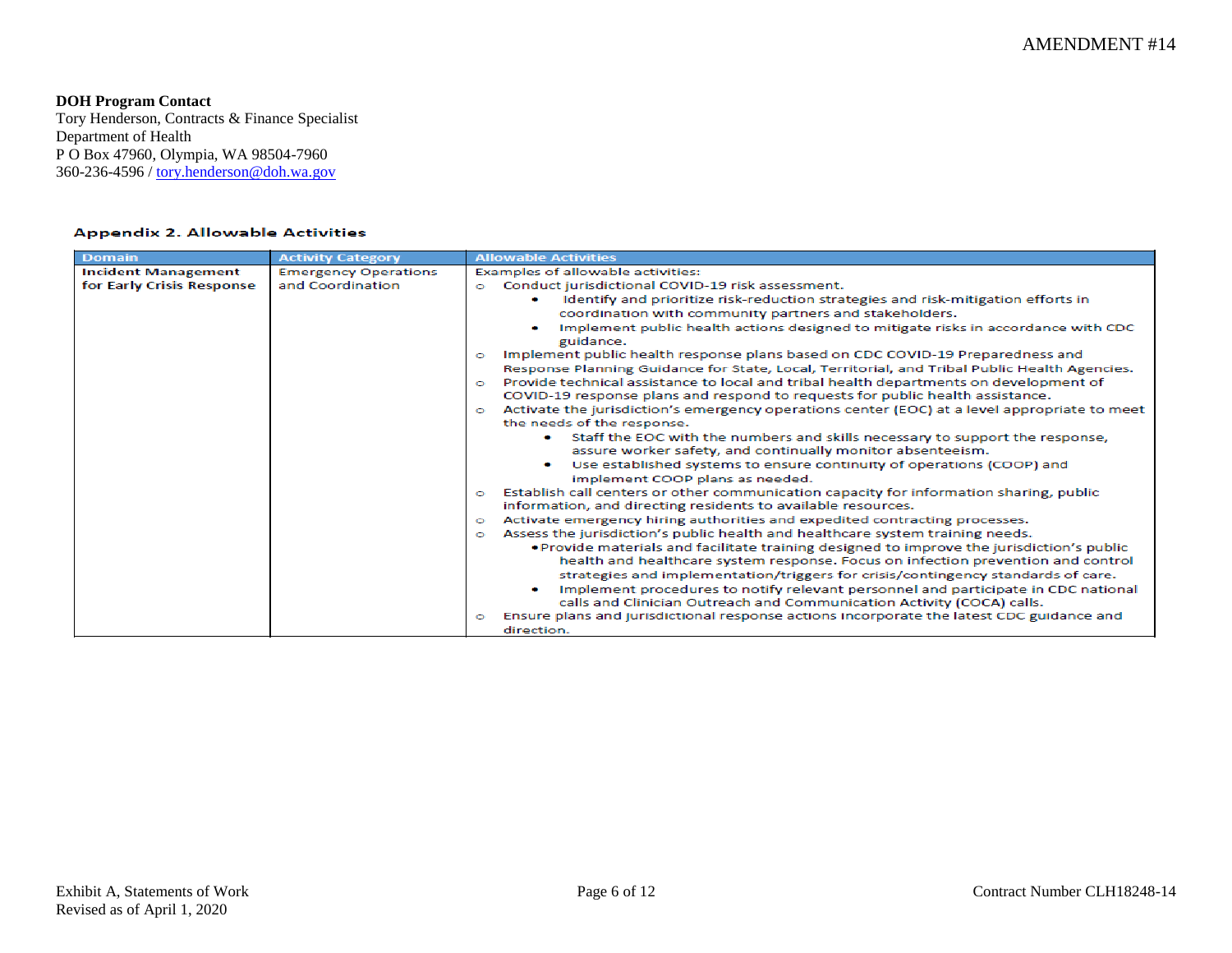| <b>Domain</b> | <b>Activity Category</b>       | <b>Allowable Activities</b>                                                                                                                                                                                                                                                                                                                                                                                                                                                                                                                                                                                                                                                                                                                                                                                                                                                                                                                                                                                                                                                                                                                                                                                                                                                                                                                                                                                          |
|---------------|--------------------------------|----------------------------------------------------------------------------------------------------------------------------------------------------------------------------------------------------------------------------------------------------------------------------------------------------------------------------------------------------------------------------------------------------------------------------------------------------------------------------------------------------------------------------------------------------------------------------------------------------------------------------------------------------------------------------------------------------------------------------------------------------------------------------------------------------------------------------------------------------------------------------------------------------------------------------------------------------------------------------------------------------------------------------------------------------------------------------------------------------------------------------------------------------------------------------------------------------------------------------------------------------------------------------------------------------------------------------------------------------------------------------------------------------------------------|
|               | Responder Safety and<br>Health | Examples of allowable activities:<br>Assure the health and safety of the jurisdiction's workforce, including but not limited to<br>implementation of staff resiliency programs, occupational health/safety programs, and<br>responder mental health support. Determine gaps and implement corrective actions.<br>Implement personal protective equipment (PPE)- sparing strategies for public<br>health/healthcare system workforce in accordance with federal guidelines.<br>Develop an occupational safety and health strike team to ensure workers are protected,<br>$\circ$<br>implement corrective actions, and gather lessons learned.<br>Establish a team of communicators who can interpret CDC guidance and assist with<br>$\circ$<br>implementation of worker safety and health strategies.<br>Create tools to assist and anticipate supply chain shortages, track PPE inventory.<br>$\circ$<br>Develop PPE strategies consistent with CDC guidance for hospitals, outpatient clinics, long-<br>$\circ$<br>term care facilities, and other health facilities; work with suppliers and coalitions to develop<br>statewide plans for caching or redistributing/sharing. This strategy should be integrated<br>with health care coalitions' system plans for purchasing, caching, and distributing PPE and<br>accessing the Strategic National Stockpile.<br>Purchase required PPE (if available).<br>$\circ$ |

| <b>Domain</b>                  | <b>Activity Category</b>                           | <b>Allowable Activities</b>                                                                                                                                                                                                                                                                                                                                                                                                                                                                                                                                                                                                                                                                                                                                                                                                                                                                                                                                                           |
|--------------------------------|----------------------------------------------------|---------------------------------------------------------------------------------------------------------------------------------------------------------------------------------------------------------------------------------------------------------------------------------------------------------------------------------------------------------------------------------------------------------------------------------------------------------------------------------------------------------------------------------------------------------------------------------------------------------------------------------------------------------------------------------------------------------------------------------------------------------------------------------------------------------------------------------------------------------------------------------------------------------------------------------------------------------------------------------------|
|                                | <b>Identification of</b><br>vulnerable populations | Examples of allowable activities:<br>Implement mitigation strategies for populations at risk for morbidity, mortality, and other<br>$\circ$<br>adverse outcomes.<br>Update response and recovery plans to include populations at risk.<br>$\circ$<br>Enlist other governmental and nongovernmental programs that can be leveraged to provide<br>$\bullet$<br>social services and ensure that patients with COVID-19 virus (or at risk of exposure) receive<br>proper information to connect them with available social services.<br>Leverage social services and behavioral health within the community, including the<br>$\bullet$<br>Administration for Children and Families (ACF) and Health Resources and Services<br>Administration (HRSA).<br>Conduct rapid assessment (e.g., focus groups) of concerns and needs of the community<br>$\circ$<br>related to COVID-19 prevention.<br>Identify gaps and implement strategies that encourage risk-reduction behaviors.<br>$\circ$ |
| <b>Jurisdictional Recovery</b> | Jurisdictional Recovery                            | Examples of allowable activities:<br>Recovery efforts to restore to pre-event functioning.<br>$\bullet$<br>Conduct a hot wash/after-action review and develop an improvement plan.                                                                                                                                                                                                                                                                                                                                                                                                                                                                                                                                                                                                                                                                                                                                                                                                    |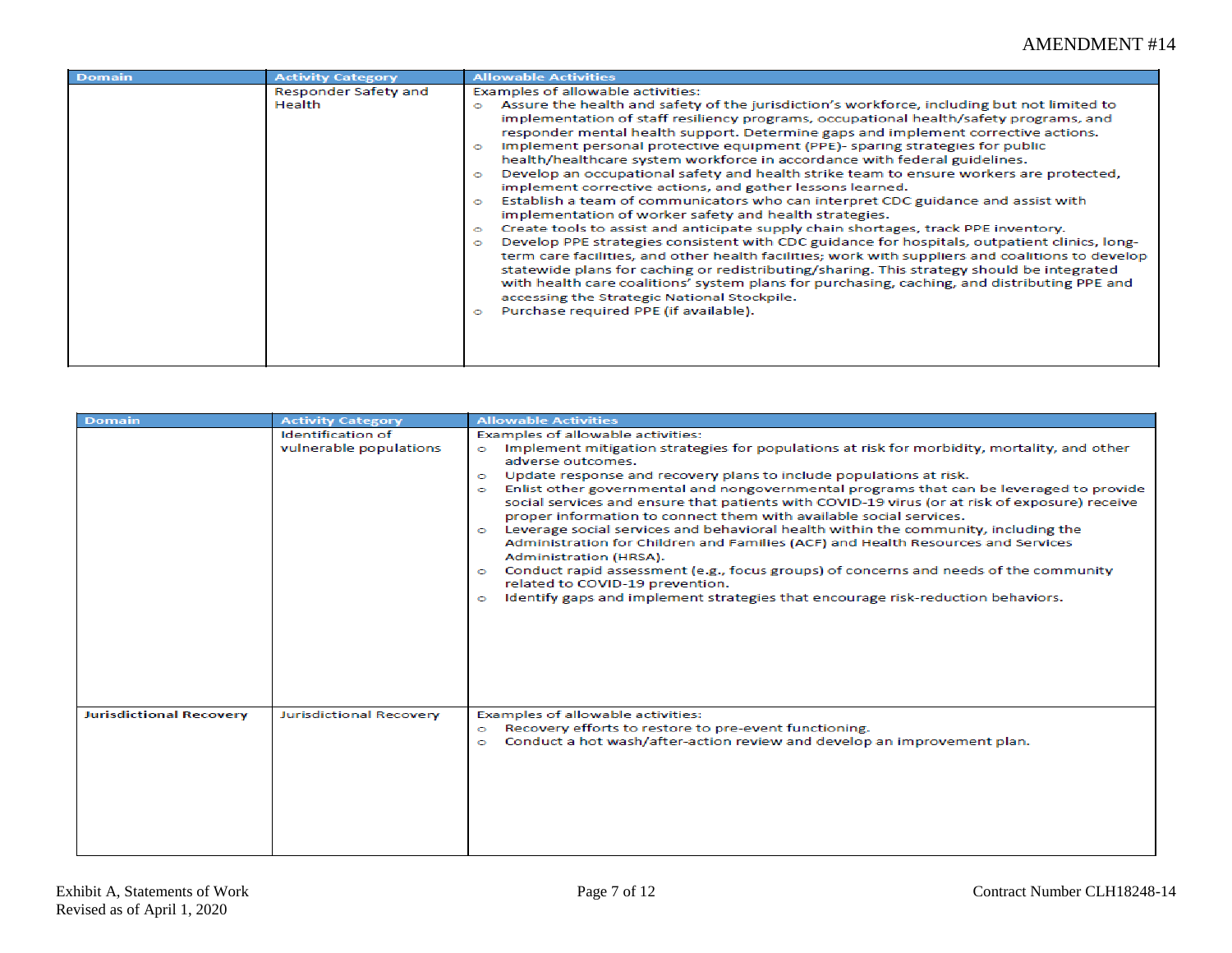| Domain                                  | <b>Activity Category</b>                                 | <b>Allowable Activities</b>                                                                                                                                                                                                                                                                                                                                                                                                                                                                                                                                                                                                                                                                      |
|-----------------------------------------|----------------------------------------------------------|--------------------------------------------------------------------------------------------------------------------------------------------------------------------------------------------------------------------------------------------------------------------------------------------------------------------------------------------------------------------------------------------------------------------------------------------------------------------------------------------------------------------------------------------------------------------------------------------------------------------------------------------------------------------------------------------------|
| <b>Information</b><br><b>Management</b> | <b>Information Sharing</b>                               | Examples of allowable activities:<br>Ensure information sharing among public health staff, healthcare personnel, airport entry<br>o<br>screening personnel, emergency medical services (EMS) providers, and the public.<br>Develop, coordinate, and disseminate information, alerts, warnings, and notifications<br>$\bullet$<br>regarding risks and self-protective measures to the public, particularly with at-risk and<br>vulnerable populations and incident management responders.<br>Develop new systems or utilize existing systems to rapidly report public health data.<br>$\circ$<br>Develop community messages that are accurate, timely, and reach at-risk populations<br>$\bullet$ |
|                                         | <b>Emergency Public</b>                                  | Examples of allowable activities:                                                                                                                                                                                                                                                                                                                                                                                                                                                                                                                                                                                                                                                                |
|                                         | <b>Information and Warning</b><br>and Risk Communication | Ensure redundant platforms are in place for pushing out messages to the public and the<br>Ō<br>healthcare sector regarding risks to the public, risk of transmission, and protective<br>measures.<br>Work with health communicators and educators on risk communications efforts<br>designed to prevent the spread of COVID-19 virus.                                                                                                                                                                                                                                                                                                                                                            |
|                                         |                                                          | Update scripts for jurisdictional call centers with specific COVID-19 messaging (alerts,<br>o<br>warnings, and notifications).                                                                                                                                                                                                                                                                                                                                                                                                                                                                                                                                                                   |
|                                         |                                                          | Evaluate COVID-19 messaging and other communication materials and, based on feedback<br>$\bullet$<br>from target audiences, revise messages and materials as needed.<br>Conduct rapid assessment (e.g., focus groups) of existing messaging and<br>communications activities (e.g., web-based, social media) related to COVID-19<br>prevention.<br>Monitor local news stories and social media postings to determine if information is<br>accurate, identify messaging gaps, and adjust communications as needed.<br>Contract with local vendors for translation (as necessary), printing, signage, and<br>$\bullet$<br>audiovisual/public service announcement development and dissemination.   |
|                                         |                                                          | Identify gaps and develop culturally appropriate risk messages for at-risk populations<br>$\bullet$<br>including messages that focus on risk-reduction behaviors.<br>Develop a COVID-19-specific media relations strategy, including identification of key<br>$\circ$<br>spokespeople and an approach for regular media outreach.                                                                                                                                                                                                                                                                                                                                                                |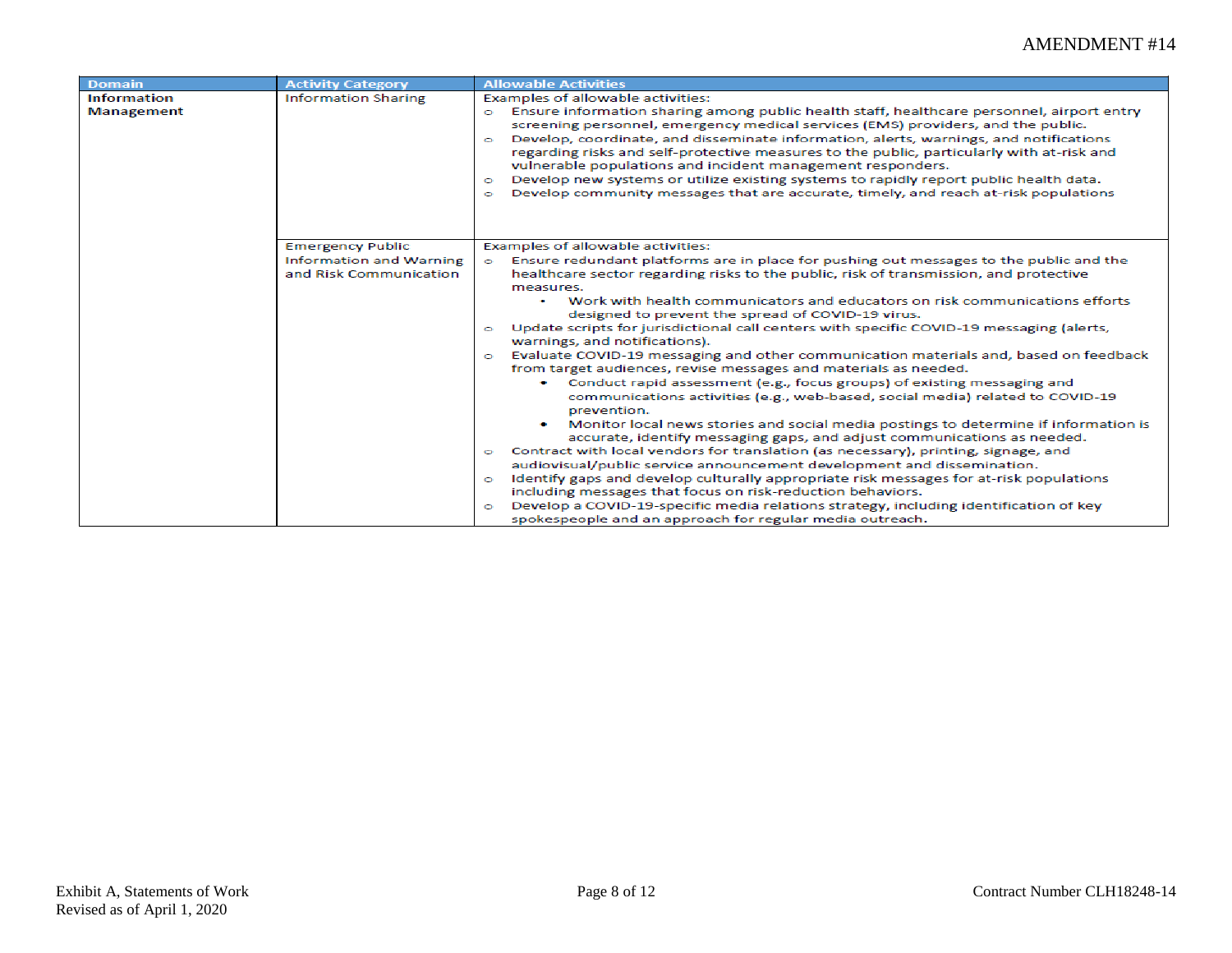| <b>Domain</b>              | <b>Activity Category</b> | <b>Allowable Activities</b>                                                                                                                                                                                                                                                                                                                                                                                                                                                                                                                                                                                                                                                                                                                                                                                                                                                                                                                                                                                                                                                                                                                                            |
|----------------------------|--------------------------|------------------------------------------------------------------------------------------------------------------------------------------------------------------------------------------------------------------------------------------------------------------------------------------------------------------------------------------------------------------------------------------------------------------------------------------------------------------------------------------------------------------------------------------------------------------------------------------------------------------------------------------------------------------------------------------------------------------------------------------------------------------------------------------------------------------------------------------------------------------------------------------------------------------------------------------------------------------------------------------------------------------------------------------------------------------------------------------------------------------------------------------------------------------------|
|                            |                          | Coordinate communication messages, products, and programs with key partners and<br>$\circ$<br>stakeholders to harmonize response messaging.<br>Clearly communicate steps that health care providers should take if they suspect a patient<br>$\circ$<br>has COVID-19 virus infection (e.g., diagnostic testing, clinical guidance).                                                                                                                                                                                                                                                                                                                                                                                                                                                                                                                                                                                                                                                                                                                                                                                                                                    |
| <b>Countermeasures and</b> | Nonpharmaceutical        | Examples of allowable activities:                                                                                                                                                                                                                                                                                                                                                                                                                                                                                                                                                                                                                                                                                                                                                                                                                                                                                                                                                                                                                                                                                                                                      |
| <b>Mitigation</b>          | Interventions            | Develop plans and triggers for the implementation of community interventions, including:<br>Ō<br>Activating emergency operations plans for schools, higher education, and mass<br>gatherings;<br>Ensuring that community, faith-based, and business organizations are prepared to<br>۰<br>support interventions to prevent spread; and<br>Integrating interventions related to social services providers, criminal justice<br>۰<br>systems, homeless persons, and other vulnerable populations and at-risk<br>populations.<br>Anticipate disruption caused by community spread and interventions to prevent further<br>$\circ$<br>spread.<br>Planning for school dismissal including continuity of education and other school-<br>۰<br>based services (e.g., meals);<br>Ensuring systems are active to provide guidance on closure of businesses,<br>۰<br>government offices, and social services agencies;<br>Ensuring systems are in place to monitor social disruption (e.g., school closures);<br>۰<br>and<br>Ensuring that services (e.g., housing, transportation, food) are in place for<br>۰<br>community members impacted by social distancing interventions. |
|                            | Quarantine and Isolation | Examples of allowable activities:                                                                                                                                                                                                                                                                                                                                                                                                                                                                                                                                                                                                                                                                                                                                                                                                                                                                                                                                                                                                                                                                                                                                      |
|                            | Support                  | Provide lodging and wrap-around services, including food and beverage, cleaning, waste<br>$\circ$<br>management, maintenance, repairs at quarantine/isolation sites, and clinical care costs for<br>individuals while under state or federal quarantine and isolation orders that are not eligible<br>for payment by another source.<br>Review and update state quarantine and isolation laws, regulations, and procedures. Funds<br>$\circ$<br>may also be used to develop training and educational materials for local health<br>departments and judicial officials.                                                                                                                                                                                                                                                                                                                                                                                                                                                                                                                                                                                                 |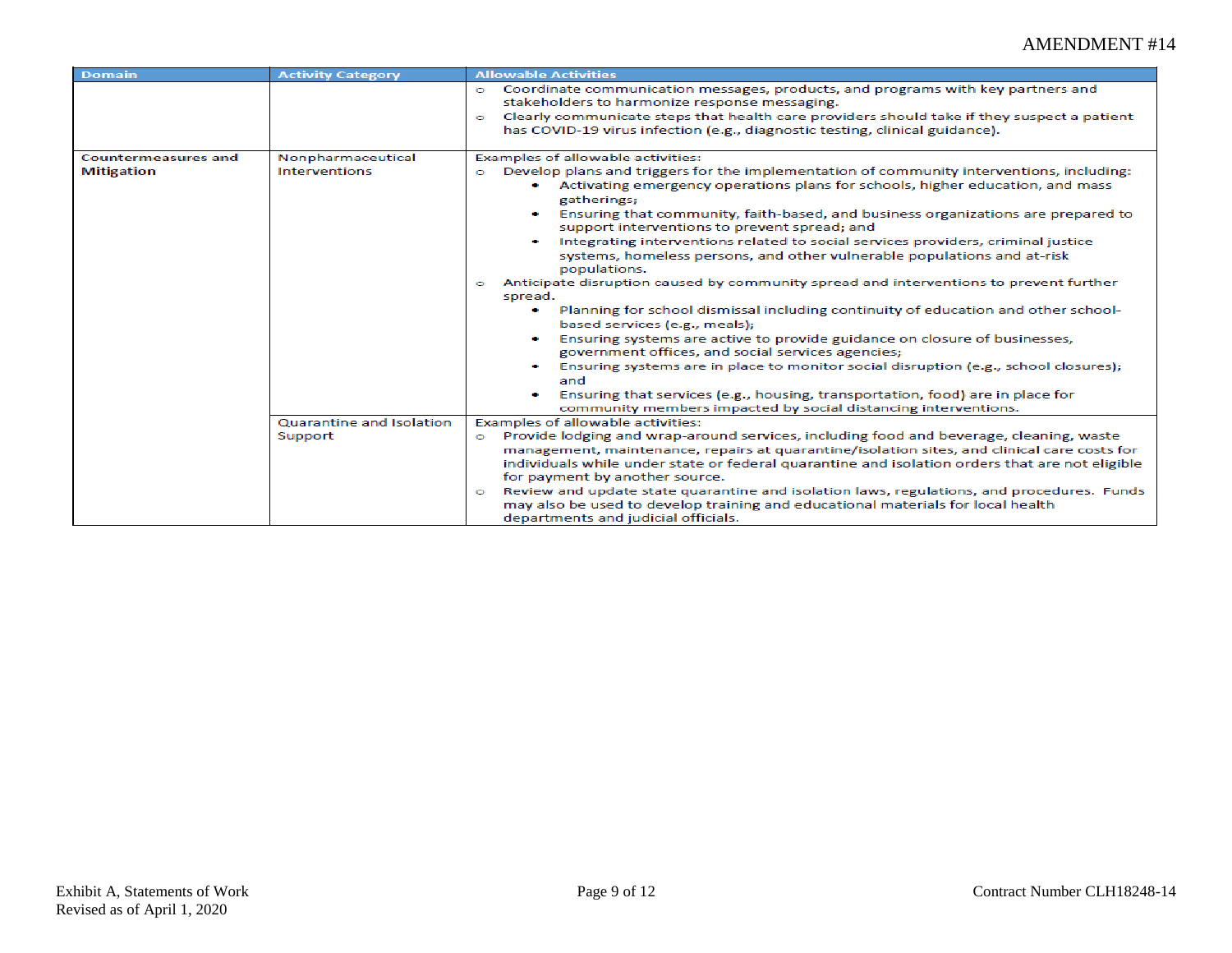| <b>Domain</b>           | <b>Activity Category</b>                       | <b>Allowable Activities</b>                                                                                                                                                                                                                                               |
|-------------------------|------------------------------------------------|---------------------------------------------------------------------------------------------------------------------------------------------------------------------------------------------------------------------------------------------------------------------------|
|                         |                                                | Identify and secure safe housing for persons subject to restricted movement and other<br>$\circ$<br>public health orders.<br>Develop and implement behavioral health strategies to support affected populations.<br>$\bullet$                                             |
|                         | Distribution and Use of                        | Examples of allowable activities:                                                                                                                                                                                                                                         |
|                         | <b>Medical Material</b>                        | Ensure jurisdictional capacity for a mass vaccination campaign once vaccine becomes<br>Ō.<br>available, including:                                                                                                                                                        |
|                         |                                                | Enhancement of immunization information systems<br>Maintaining ability for vaccine-specific cold chain management                                                                                                                                                         |
|                         |                                                | Coordinating mass vaccination clinics for emergency response                                                                                                                                                                                                              |
|                         |                                                | Assessing and tracking vaccination coverage                                                                                                                                                                                                                               |
|                         |                                                | Rapidly identifying high-risk persons requiring vaccine                                                                                                                                                                                                                   |
|                         |                                                | Planning to prioritize limited medical countermeasures (MCM) based on guidance                                                                                                                                                                                            |
|                         |                                                | from CDC and the Department of Health and Human Services (HHS)                                                                                                                                                                                                            |
|                         | <b>Surge Staffing</b>                          | Ensure jurisdictional capacity for distribution of MCM and supplies.<br>Examples of allowable activities:                                                                                                                                                                 |
| <b>Surge Management</b> |                                                | Activate mechanisms for surging public health responder staff.<br>Ō                                                                                                                                                                                                       |
|                         |                                                | Activate volunteer organizations including but not limited to Medical Reserve Corps.<br>$\circ$                                                                                                                                                                           |
|                         | <b>Public Health</b>                           | Examples of allowable activities:                                                                                                                                                                                                                                         |
|                         | Coordination with<br><b>Healthcare Systems</b> | In partnership with health care coalitions, develop triggers for enacting crisis/contingency<br>Ō<br>standards of care.                                                                                                                                                   |
|                         |                                                | Coordinate with Hospital Preparedness Program (HPP) entities, healthcare coalitions, health<br>$\circ$<br>care organizations, emergency management, and other relevant partners and stakeholders<br>to assess the public health and medical surge needs of the community. |
|                         |                                                | Prepare for increased demands for services, expansions of public health functions, increases<br>$\bullet$<br>in administrative management requirements, and other emergency response surge needs.                                                                         |
|                         |                                                | Train hospitals, long-term care facilities and other high-risk facilities on infection prevention<br>$\bullet$<br>and control.                                                                                                                                            |
|                         |                                                | Actively monitor healthcare system capacity and develop mitigation strategies to preserve<br>$\circ$<br>healthcare system resources.                                                                                                                                      |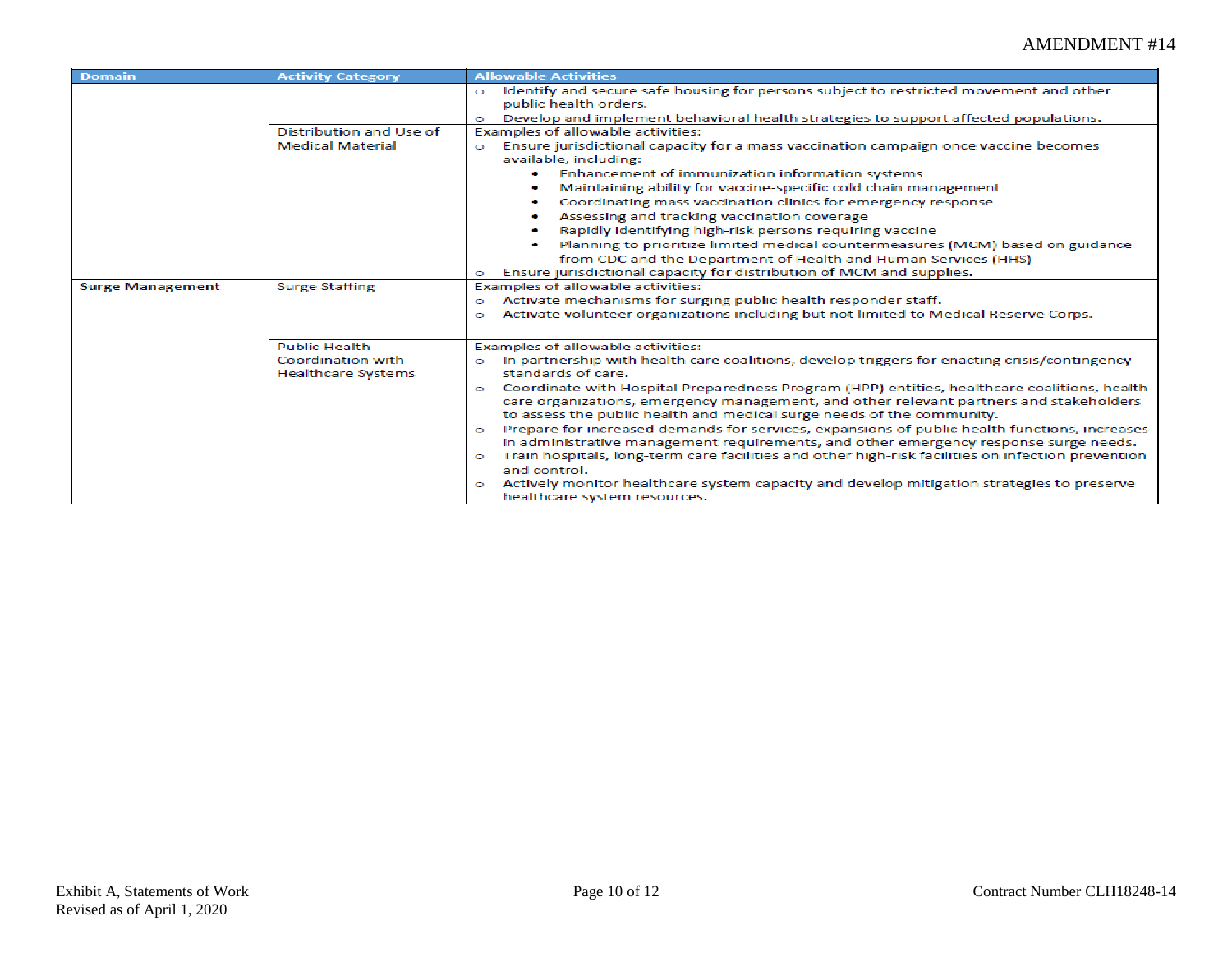| Domain                 | <b>Activity Category</b>                                                         | <b>Allowable Activities</b>                                                                                                                                                                                                                                                                                                                                                                                                                                                                                                                                                                                                                                                                                                                                                                                                                                                                                                                     |
|------------------------|----------------------------------------------------------------------------------|-------------------------------------------------------------------------------------------------------------------------------------------------------------------------------------------------------------------------------------------------------------------------------------------------------------------------------------------------------------------------------------------------------------------------------------------------------------------------------------------------------------------------------------------------------------------------------------------------------------------------------------------------------------------------------------------------------------------------------------------------------------------------------------------------------------------------------------------------------------------------------------------------------------------------------------------------|
|                        |                                                                                  | Execute authorities for responding to healthcare system surge and implement activities to<br>$\circ$<br>mitigate demands on the healthcare system. Plan to activate crisis/contingency standards<br>of care.                                                                                                                                                                                                                                                                                                                                                                                                                                                                                                                                                                                                                                                                                                                                    |
|                        | <b>Infection Control</b>                                                         | Examples of allowable activities:<br>Follow updated CDC guidance on infection control and prevention and PPE.<br>$\circ$<br>Engage with healthcare providers and healthcare coalitions to address issues related to<br>$\circ$<br>infection prevention measures, such as:<br>Changes in hospital/healthcare facility visitation policies,<br>Social distancing, and<br>Infection control practices in hospitals and long-term care facilities, such as:<br>PPE use,<br>Hand hygiene,<br>Source control, and<br>Isolation of patients.                                                                                                                                                                                                                                                                                                                                                                                                           |
| <b>Biosurveillance</b> | <b>Public Health</b><br>Surveillance and Real-<br>time Reporting                 | Examples of allowable activities:<br>Conduct surveillance and case identification (including, but not limited to, public health<br>$\bullet$<br>epidemiological investigation activities such as contact follow-up).<br>Assess risk of travelers and other persons with potential COVID-19 exposures.<br>$\circ$<br>Enhance surveillance systems to provide case-based and aggregate epidemiological data.<br>$\circ$<br>Enhance existing syndromic surveillance for respiratory illness such as influenza-like illness<br>$\circ$<br>(ILI) or acute respiratory illness (ARI) by expanding data, inputs, and sites.<br>Enhance systems to identify and monitor the outcomes of severe disease outcomes,<br>$\bullet$<br>including among vulnerable populations.<br>Enhance systems to track outcomes of pregnancies affected by COVID-19.<br>$\bullet$<br>Develop models for anticipating disease progression within the community.<br>$\circ$ |
|                        | <b>Public Health Laboratory</b><br>Testing, Equipment,<br>Supplies, and Shipping | Examples of allowable activities:<br>Assess commercial and public health capacity for lab testing.<br>$\circ$<br>Develop a list of available testing sites and criteria for testing and disseminate to clinicians<br>$\circ$<br>and the public.                                                                                                                                                                                                                                                                                                                                                                                                                                                                                                                                                                                                                                                                                                 |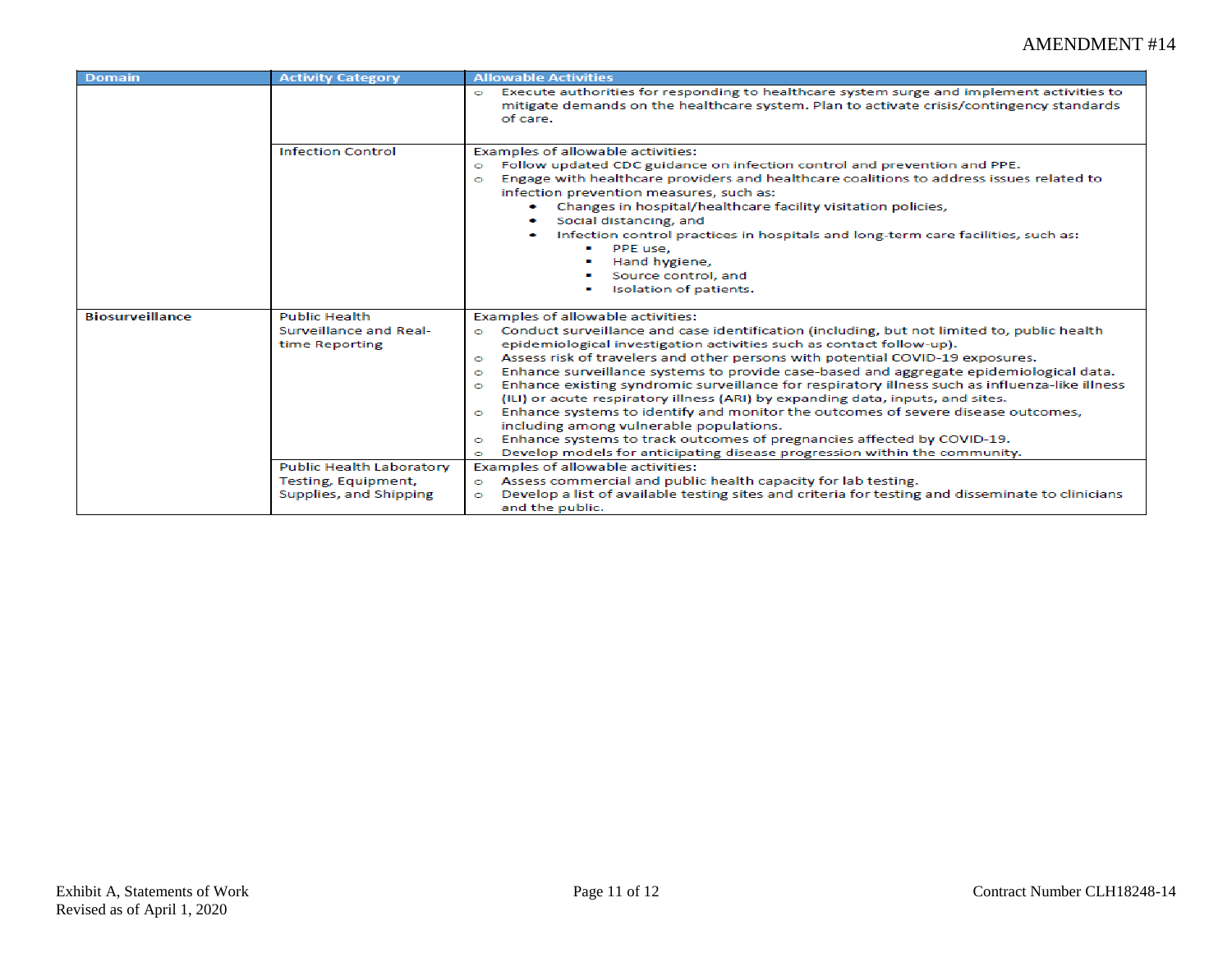| <b>Domain</b> | <b>Activity Category</b> | <b>Allowable Activities</b>                                                                                                                                                                                                                                                                                                                                                                                                                                                                                                                                                                                                                                                                                                                                                                                                                                                                                                                                                                                                                                                                                                                                                                                                                                                                                                                                                                                                                                                                                                                                                                                                                                                                                                                                                                                                                                                                                    |
|---------------|--------------------------|----------------------------------------------------------------------------------------------------------------------------------------------------------------------------------------------------------------------------------------------------------------------------------------------------------------------------------------------------------------------------------------------------------------------------------------------------------------------------------------------------------------------------------------------------------------------------------------------------------------------------------------------------------------------------------------------------------------------------------------------------------------------------------------------------------------------------------------------------------------------------------------------------------------------------------------------------------------------------------------------------------------------------------------------------------------------------------------------------------------------------------------------------------------------------------------------------------------------------------------------------------------------------------------------------------------------------------------------------------------------------------------------------------------------------------------------------------------------------------------------------------------------------------------------------------------------------------------------------------------------------------------------------------------------------------------------------------------------------------------------------------------------------------------------------------------------------------------------------------------------------------------------------------------|
|               |                          | Appropriately collect and handle hospital and other clinical laboratory specimens that<br>$\bullet$<br>require testing and shipping to Laboratory Response Network (LRN) or CDC laboratories<br>designated for testing.<br>Rapidly report test results between the laboratory, the public health department,<br>$\circ$<br>healthcare facilities, and CDC to support public health investigations.<br>Test a sample of outpatients with ILI or ARI for COVID-19 and other respiratory viruses and<br>$\circ$<br>complete the following:<br>Report weekly percent positive COVID-19 outpatient visits by age group.<br>Determine the rate of ILI/ARI outpatient visits and the rate of COVID-10-confirmed<br>ILI patients.<br>This allowable activity is similar to "Sentinel COVID-19 Surveillance, March<br>2020, and ILINet Enhancements in 2019." It may include, but is not limited<br>to the following:<br>- Conduct testing at public health laboratories<br>Describe modification of protocols and validation of specimen type<br>other than NP/OP swabs, including validation of different swab<br>types and self-swabbing for COVID-19<br>Collaborate with Emerging Infection Program and Influenza Hospitalization Surveillance<br>$\circ$<br>Network to modify existing FluSurv-NET program for COVID-19.<br>Enhance laboratory surge capacity plans.<br>$\circ$<br>Determine maximum lab testing capacity and establish prioritization criteria and<br>$\circ$<br>contingency plans for testing if maximum capacity is reached.<br>Work with laboratory partners to ensure labs receive updated guidance on appropriate<br>$\bullet$<br>testing algorithms and sample types as additional information is acquired.<br>Ensure clear guidance is communicated to clinical labs and physicians on how to obtain<br>$\bullet$<br>appropriate lab testing.<br>Provide testing for impacted individuals. |
|               | Data Management          | $\circ$<br>Examples of allowable activities:                                                                                                                                                                                                                                                                                                                                                                                                                                                                                                                                                                                                                                                                                                                                                                                                                                                                                                                                                                                                                                                                                                                                                                                                                                                                                                                                                                                                                                                                                                                                                                                                                                                                                                                                                                                                                                                                   |
|               |                          |                                                                                                                                                                                                                                                                                                                                                                                                                                                                                                                                                                                                                                                                                                                                                                                                                                                                                                                                                                                                                                                                                                                                                                                                                                                                                                                                                                                                                                                                                                                                                                                                                                                                                                                                                                                                                                                                                                                |
|               |                          | Ensure data management systems are in place and meet the needs of the jurisdiction.<br>$\bullet$<br>Implement analysis, visualization, and reporting for surveillance and other available data to                                                                                                                                                                                                                                                                                                                                                                                                                                                                                                                                                                                                                                                                                                                                                                                                                                                                                                                                                                                                                                                                                                                                                                                                                                                                                                                                                                                                                                                                                                                                                                                                                                                                                                              |
|               |                          | $\circ$<br>support understanding of the outbreak, transmission, and impact of interventions.                                                                                                                                                                                                                                                                                                                                                                                                                                                                                                                                                                                                                                                                                                                                                                                                                                                                                                                                                                                                                                                                                                                                                                                                                                                                                                                                                                                                                                                                                                                                                                                                                                                                                                                                                                                                                   |
|               |                          |                                                                                                                                                                                                                                                                                                                                                                                                                                                                                                                                                                                                                                                                                                                                                                                                                                                                                                                                                                                                                                                                                                                                                                                                                                                                                                                                                                                                                                                                                                                                                                                                                                                                                                                                                                                                                                                                                                                |
|               |                          | Ensure efficient and timely data collection.<br>$\circ$                                                                                                                                                                                                                                                                                                                                                                                                                                                                                                                                                                                                                                                                                                                                                                                                                                                                                                                                                                                                                                                                                                                                                                                                                                                                                                                                                                                                                                                                                                                                                                                                                                                                                                                                                                                                                                                        |

| <b>Domain</b> | <b>Activity Category</b> | <b>Allowable Activities</b>                                                                                         |
|---------------|--------------------------|---------------------------------------------------------------------------------------------------------------------|
|               |                          | Ensure ability to rapidly exchange data with public health partners (including CDC) and<br>other relevant partners. |
|               |                          | Coordinate data systems for epidemiological and laboratory surveillance.                                            |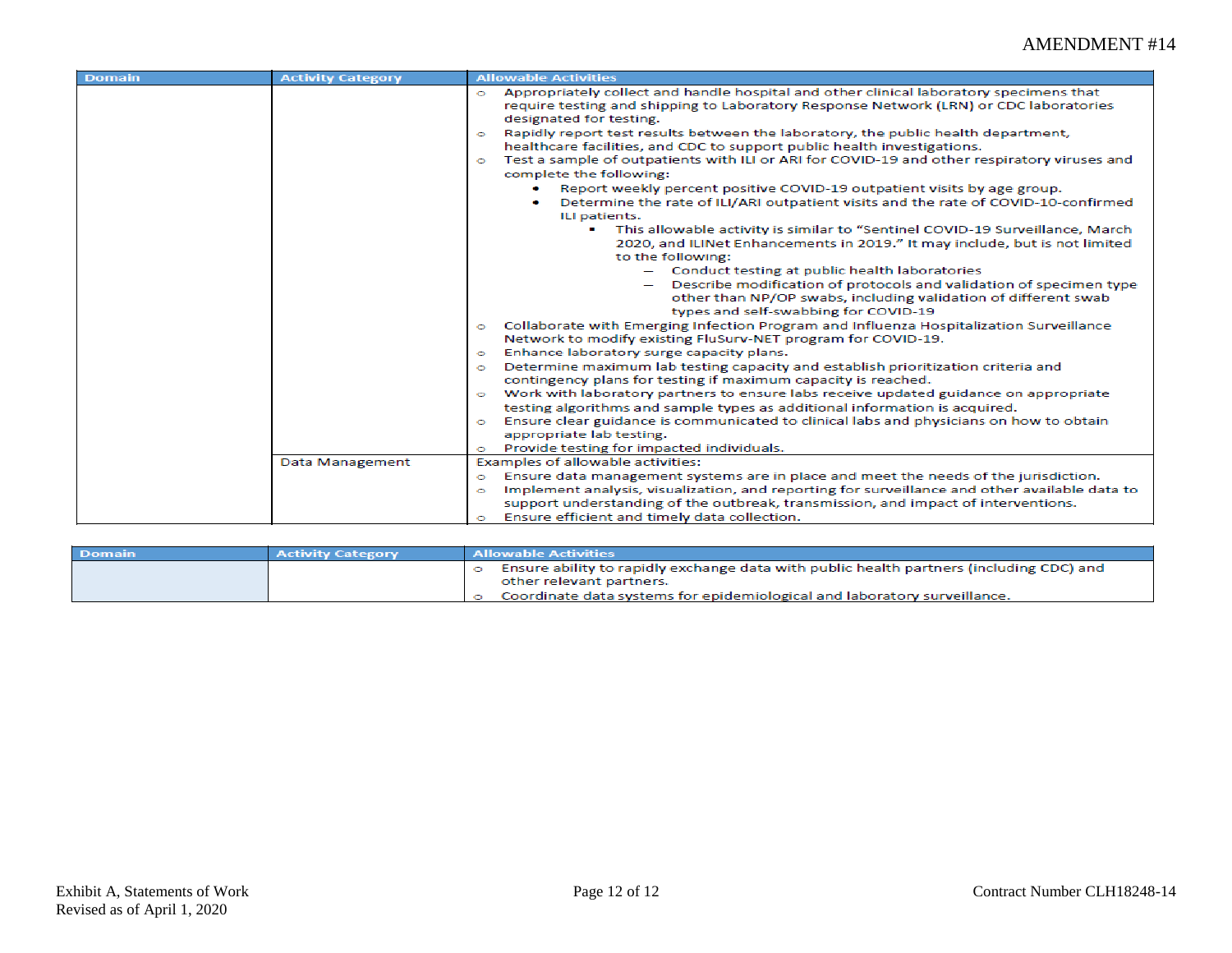|                                          |                        |                 |         |                             |                             |                       |                                                | <b>DOH</b> Use Only      |              |                  |                 |
|------------------------------------------|------------------------|-----------------|---------|-----------------------------|-----------------------------|-----------------------|------------------------------------------------|--------------------------|--------------|------------------|-----------------|
|                                          |                        |                 |         | <b>BARS</b>                 | <b>Statement of Work</b>    |                       |                                                | <b>Chart of Accounts</b> |              | <b>Funding</b>   | <b>Chart of</b> |
|                                          | <b>Federal Award</b>   |                 |         | <b>Revenue</b>              |                             | <b>Funding Period</b> |                                                | <b>Funding Period</b>    |              | <b>Period</b>    | <b>Accounts</b> |
| <b>Chart of Accounts Program Title</b>   | <b>Identification#</b> | Amend #         | $CFDA*$ | $Code**$                    |                             |                       | <b>Start Date End Date Start Date End Date</b> |                          | Amount       | <b>Sub Total</b> | <b>Total</b>    |
|                                          |                        |                 |         |                             |                             |                       |                                                |                          |              |                  |                 |
| FFY20 CSS USDA FINI Prog Mgnt            | 20157001823357         | Amd 8           | 10.331  | 333.10.33                   |                             | 10/01/19 03/31/20     | 10/01/19                                       | 03/31/20                 | (\$13,410)   | \$25,000         | \$145,847       |
| FFY20 CSS USDA FINI Prog Mgnt            | 20157001823357         | Amd 6           | 10.331  | 333.10.33                   |                             | 10/01/19 03/31/20     | 10/01/19                                       | 03/31/20                 | \$38,410     |                  |                 |
| FFY19 CSS USDA FINI Prog Mgnt            | 20157001823357         | Amd 8           | 10.331  | 333.10.33                   |                             | 10/01/18 09/30/19     |                                                | 10/01/18 09/30/19        | (\$10,716)   | \$78,347         |                 |
| FFY19 CSS USDA FINI Prog Mgnt            | 20157001823357         | N/A             | 10.331  | 333.10.33                   |                             | 10/01/18 09/30/19     | 10/01/18                                       | 09/30/19                 | \$89,063     |                  |                 |
| FFY18 CSS USDA FINI Prog Mgnt            | 20157001823357         | Amd 8           | 10.331  | 333.10.33                   |                             | 01/01/18 09/30/18     | 10/01/17                                       | 09/30/18                 | $(\$7,500)$  | \$42,500         |                 |
| FFY18 CSS USDA FINI Prog Mgnt            | 20157001823357         | Amd 6           | 10.331  | 333.10.33                   | 01/01/18 09/30/18           |                       | 10/01/17                                       | 09/30/18                 | $(\$95,842)$ |                  |                 |
| FFY18 CSS USDA FINI Prog Mgnt            | 20157001823357         | Amd 2           | 10.331  | 333.10.33 01/01/18 09/30/18 |                             |                       | 10/01/17                                       | 09/30/18                 | \$55,060     |                  |                 |
| FFY18 CSS USDA FINI Prog Mgnt            | 20157001823357         | N/A             | 10.331  | 333.10.33 01/01/18 09/30/18 |                             |                       |                                                | 10/01/17 09/30/18        | \$90,782     |                  |                 |
| FFY20 CSS IAR SNAP Ed Prog Mgnt-Region 5 | 207WAWA5Q3903          | Amd 10          | 10.561  |                             | 333.10.56 10/01/19 09/30/20 |                       |                                                | 10/01/19 09/30/20        | \$83,000     | \$83,000         | \$83,000        |
| FFY19 CSS IAR SNAP Ed Program Mgnt       | 197WAWA5Q3903          | Amd 9           | 10.561  | 333.10.56                   |                             | 10/01/18 09/30/19     | 10/01/18                                       | 09/30/19                 | \$708        | \$69,875         | \$159,906       |
| FFY19 CSS IAR SNAP Ed Program Mgnt       | 197WAWA5Q3903          | Amd 4           | 10.561  | 333.10.56                   |                             | 10/01/18 09/30/19     | 10/01/18                                       | 09/30/19                 | \$69,167     |                  |                 |
| FFY18 CSS IAR SNAP Ed Program Mgnt CF    | 187WAWA5Q3903          | Amd 4           | 10.561  | 333.10.56                   | 10/01/18 09/30/19           |                       | 10/01/18                                       | 09/30/19                 | \$13,833     | \$13,833         |                 |
| FFY18 CSS IAR SNAP Ed Program Mgnt       | 187WAWA5Q3903          | Amd 4           | 10.561  |                             | 333.10.56 01/01/18 09/30/18 |                       |                                                | 10/01/17 09/30/18        | \$8,150      | \$69,281         |                 |
| FFY18 CSS IAR SNAP Ed Program Mgnt       | 187WAWA5Q3903          | Amd 2           | 10.561  |                             | 333.10.56 01/01/18 09/30/18 |                       | 10/01/17                                       | 09/30/18                 | \$26,548     |                  |                 |
| FFY18 CSS IAR SNAP Ed Program Mgnt       | 187WAWA5Q3903          | N/A             | 10.561  | 333.10.56                   | 01/01/18 09/30/18           |                       | 10/01/17                                       | 09/30/18                 | \$34,583     |                  |                 |
| FFY17 CSS IAR SNAP Ed Program Mgnt CF    | 1717WAWA5Q390          | N/A             | 10.561  |                             | 333.10.56 01/01/18 09/30/18 |                       | 10/01/17                                       | 09/30/18                 | \$6,917      | \$6,917          |                 |
|                                          |                        |                 |         |                             |                             |                       |                                                |                          |              |                  |                 |
| FFY19 Housing People with AIDS Formula   | WAH18-F999             | Amd 8           | 14.241  | 333.14.24                   |                             |                       | $07/01/19$ $06/30/20$ $07/01/19$               | 06/30/20                 | \$53,379     | \$53,379         | \$141,402       |
| FFY18 Housing People with AIDS Formula   | WAH18-F999             | Amd 8           | 14.241  | 333.14.24                   |                             | 07/01/18 06/30/19     | 07/01/18                                       | 06/30/19                 | \$36,083     | \$88,023         |                 |
| FFY18 Housing People with AIDS Formula   | WAH18-F999             | Amd 5           | 14.241  | 333.14.24                   |                             |                       | 07/01/18 06/30/19 07/01/18                     | 06/30/19                 | \$51,940     |                  |                 |
| PS SSI 1-5 BEACH Task 4                  | 01J18001               | Amd 13          | 66.123  |                             | 333.66.12 03/01/20          |                       | 10/31/20 07/01/17                              | 06/30/23                 | \$5,800      | \$5,800          | \$17,400        |
| PS SSI 1-5 BEACH Task 4                  | 01J18001               | Amd 7           | 66.123  | 333.66.12                   | 03/01/19                    | 10/31/19              | 07/01/17                                       | 10/31/19                 | \$5,800      | \$5,800          |                 |
| PS SSI 1-5 BEACH Task 4                  | 01J18001               | Amd 1           | 66.123  |                             |                             |                       | 333.66.12 03/01/18 10/31/18 07/01/17 06/30/19  |                          | \$5,800      | \$5,800          |                 |
|                                          |                        |                 |         |                             |                             |                       |                                                |                          |              |                  |                 |
| PS SSI 1-5 PIC Task 4                    | 01J18001               | Amd 2, 8        | 66.123  |                             | 333.66.12 01/01/18 09/30/19 |                       | 07/01/17                                       | 06/30/19                 | $(\$50,000)$ | \$28,805         | \$28,805        |
| PS SSI 1-5 PIC Task 4                    | 01J18001               | $N/A$ , Amd $8$ | 66.123  |                             |                             |                       | 333.66.12 01/01/18 09/30/19 07/01/17           | 06/30/19                 | \$78,805     |                  |                 |
| FFY19 Swimming Beach Act Grant IAR (ECY) | 01J49701               | Amd 7           | 66.472  | 333.66.47                   | 03/01/19                    | 10/31/19              |                                                | 12/15/18 10/31/19        | \$14,000     | \$14,000         | \$28,000        |
| FFY18 Swimming Beach Act Grant IAR (ECY) | 00J75501               | Amd 1           | 66.472  |                             |                             |                       | 333.66.47 03/01/18 10/31/18 12/15/17 12/14/18  |                          | \$14,000     | \$14,000         |                 |
| FFY17 EPR PHEP BP1 LHJ Funding           | NU90TP921889-01        | Amd 2           | 93.069  | 333.93.06                   | 01/01/18                    | 06/30/18              | 07/01/17                                       | 07/02/18                 | \$44,006     | \$163,223        | \$163,223       |
| FFY17 EPR PHEP BP1 LHJ Funding           | NU90TP921889-01        | N/A             | 93.069  |                             |                             |                       | 333.93.06 01/01/18 06/30/18 07/01/17           | 07/02/18                 | \$119,217    |                  |                 |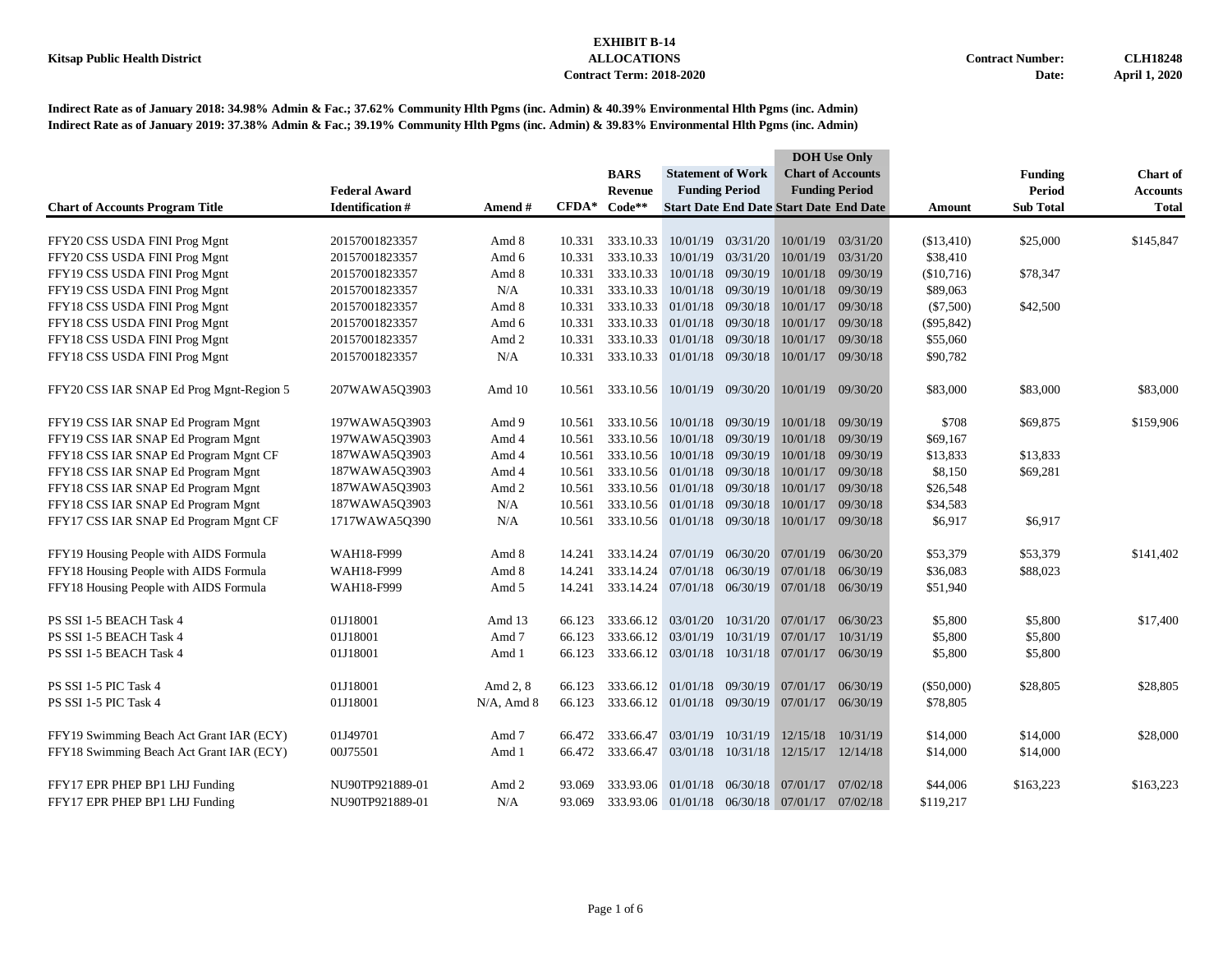|                                                                            |                                            |                   |                  | <b>BARS</b>                                          | <b>Statement of Work</b>                |                   |                                                                                       | <b>DOH</b> Use Only<br><b>Chart of Accounts</b> |                      | <b>Funding</b>       | <b>Chart of</b> |  |
|----------------------------------------------------------------------------|--------------------------------------------|-------------------|------------------|------------------------------------------------------|-----------------------------------------|-------------------|---------------------------------------------------------------------------------------|-------------------------------------------------|----------------------|----------------------|-----------------|--|
|                                                                            | <b>Federal Award</b>                       |                   |                  | <b>Revenue</b>                                       | <b>Funding Period</b>                   |                   |                                                                                       | <b>Funding Period</b>                           |                      | <b>Period</b>        | <b>Accounts</b> |  |
| <b>Chart of Accounts Program Title</b>                                     | <b>Identification #</b>                    | Amend #           | $CFDA*$          | $Code**$                                             |                                         |                   | <b>Start Date End Date Start Date End Date</b>                                        |                                                 | Amount               | <b>Sub Total</b>     | <b>Total</b>    |  |
| FFY18 EPR PHEP BP1 Supp LHJ Funding<br>FFY18 EPR PHEP BP1 Supp LHJ Funding | NU90TP921889-01<br>NU90TP921889-01         | Amd 5<br>Amd 4    | 93.069<br>93.069 | 333.93.06<br>333.93.06 07/01/18 06/30/19             |                                         |                   | 07/01/18 06/30/19 07/01/18 06/30/19<br>07/01/18 06/30/19                              |                                                 | \$5,318<br>\$290,027 | \$295,345            | \$295,345       |  |
| FFY19 PHEP BP1 LHJ Funding                                                 | NU90TP922043                               | Amd 10            | 93.069           |                                                      | 333.93.06 07/01/19 06/30/20 07/01/19    |                   |                                                                                       | 06/30/20                                        | \$295,345            | \$295,345            | \$295,345       |  |
| FFY19 Overdose Data to Action Prev                                         | NU17CE925007                               | Amd 11            |                  | 93.136 333.93.13 09/01/19 08/31/20 09/01/19          |                                         |                   |                                                                                       | 08/31/20                                        | \$50,000             | \$50,000             | \$50,000        |  |
| FFY17 317 Ops                                                              | 5NH23IP000762-05-00                        | N/A               | 93.268           |                                                      |                                         |                   | 333.93.26 01/01/18 06/30/18 04/01/17 06/30/18                                         |                                                 | \$4,837              | \$4,837              | \$4,837         |  |
| FFY17 AFIX<br>FFY17 AFIX                                                   | 5NH23IP000762-05-00<br>5NH23IP000762-05-00 | Amd 2, 4<br>N/A   | 93.268<br>93.268 |                                                      |                                         |                   | 333.93.26 07/01/18 06/30/19 04/01/17<br>333.93.26 01/01/18 06/30/18 04/01/17 06/30/18 | 06/30/19                                        | \$27,563<br>\$14,258 | \$27,563<br>\$14,258 | \$41,821        |  |
| FFY17 Increasing Immunization Rates                                        | NH23IP000762                               | Amd 3, 4          | 93.268           |                                                      |                                         |                   | 333.93.26 07/01/18 06/30/19 07/01/18 06/30/19                                         |                                                 | \$16,134             | \$16,134             | \$16,134        |  |
| FFY20 PPHF Ops<br>FFY17 PPHF Ops                                           | NH23IP922619<br>NH23IP000762               | Amd 9<br>Amd 3, 4 | 93.268<br>93.268 |                                                      | 333.93.26 07/01/19 06/30/20 07/01/19    |                   | 333.93.26 07/01/18 06/30/19 04/01/18 06/30/19                                         | 06/30/20                                        | \$2,500<br>\$2,500   | \$2,500<br>\$2,500   | \$5,000         |  |
| FFY20 VFC IQIP                                                             | NH23IP922619                               | Amd 9             | 93.268           | 333.93.26 07/01/19 06/30/20 07/01/19 06/30/20        |                                         |                   |                                                                                       |                                                 | \$27,588             | \$27,588             | \$27,588        |  |
| FFY20 VFC Ops                                                              | NH23IP922619                               | Amd 9             | 93.268           |                                                      |                                         |                   | 333.93.26 07/01/19 06/30/20 07/01/19                                                  | 06/30/20                                        | \$16,134             | \$16,134             | \$23,188        |  |
| FFY17 VFC Ops                                                              | 5NH23IP000762-05-00                        | N/A               | 93.268           |                                                      |                                         |                   | 333.93.26 01/01/18 06/30/18 04/01/17 06/30/18                                         |                                                 | \$7,054              | \$7,054              |                 |  |
| FFY19 Tobacco Prevention                                                   | U58DP006004                                | Amd 9             | 93.305           |                                                      | 333.93.30 03/29/19 04/28/20 03/29/19    |                   |                                                                                       | 04/28/20                                        | \$24,482             | \$24,482             | \$35,494        |  |
| FFY19 Tobacco Prevention                                                   | U58DP006004                                | Amd 9             | 93.305           | 333.93.30                                            | 03/29/19 06/30/19                       |                   | 03/29/19                                                                              | 03/28/20                                        | (\$6,120)            | \$0                  |                 |  |
| FFY19 Tobacco Prevention<br>FFY18 Tobacco Prevention                       | U58DP006004<br>U58DP006004                 | Amd 8<br>Amd 2    | 93.305<br>93.305 | 333.93.30                                            | 03/29/19<br>333.93.30 03/29/18 03/28/19 | 06/30/19          | 03/29/19<br>03/29/18 03/28/19                                                         | 03/28/20                                        | \$6,120<br>\$11,012  | \$11.012             |                 |  |
|                                                                            |                                            |                   |                  |                                                      |                                         |                   |                                                                                       |                                                 |                      |                      |                 |  |
| FFY20 CDC COVID-19 Crisis Resp LHJ-Tribe                                   | NU90TP922069                               | Amd 14            |                  | 93.354 333.93.35 01/20/20 12/31/20 01/01/20 06/30/21 |                                         |                   |                                                                                       |                                                 | \$340,263            | \$340,263            | \$340,263       |  |
| FFY19 Phys Actvty & Nutrition Prog                                         | NU58DP006504                               | Amd 10            | 93.439           | 333.93.43                                            |                                         | 09/30/19 09/29/20 | 09/30/19                                                                              | 09/29/20                                        | \$60,000             | \$60,000             | \$120,000       |  |
| FFY18 Phys Actyty & Nutrition Prog                                         | NU58DP006504                               | Amd 8             | 93.439           | 333.93.43                                            | 03/01/19 09/29/19                       |                   | 09/28/18 09/29/19                                                                     |                                                 | \$60,000             | \$60,000             |                 |  |
| FFY17 TCPI PTN Contracts                                                   | 1L1331455                                  | Amd 1, 3          | 93.638           | 333.93.63 01/01/18 09/28/18 09/29/17 09/28/18        |                                         |                   |                                                                                       |                                                 | \$73,117             | \$73,117             | \$73,117        |  |
| FFY18 PHBG Tobacco PPHF                                                    | NB01OT009234                               | Amd 4             | 93.758           | 333.93.75                                            |                                         | 10/01/18 09/30/19 |                                                                                       | 10/01/18 09/30/19                               | \$40,000             | \$40,000             | \$69,034        |  |
| FFY17 PHBG Tobacco PPHF                                                    | NB01OT00918                                | Amd 3             | 93.758           | 333.93.75                                            |                                         | 01/01/18 09/29/18 | 07/01/17                                                                              | 09/30/18                                        | \$3,235              | \$29,034             |                 |  |
| FFY17 PHBG Tobacco PPHF                                                    | NB01OT00918                                | Amd 2, 3          | 93.758           | 333.93.75                                            |                                         |                   | $01/01/18$ $09/29/18$ $07/01/17$                                                      | 09/30/18                                        | \$5,799              |                      |                 |  |
| FFY17 PHBG Tobacco PPHF                                                    | NB01OT00918                                | $N/A$ , Amd 3     | 93.758           |                                                      |                                         |                   | 333.93.75 01/01/18 09/29/18 07/01/17 09/30/18                                         |                                                 | \$20,000             |                      |                 |  |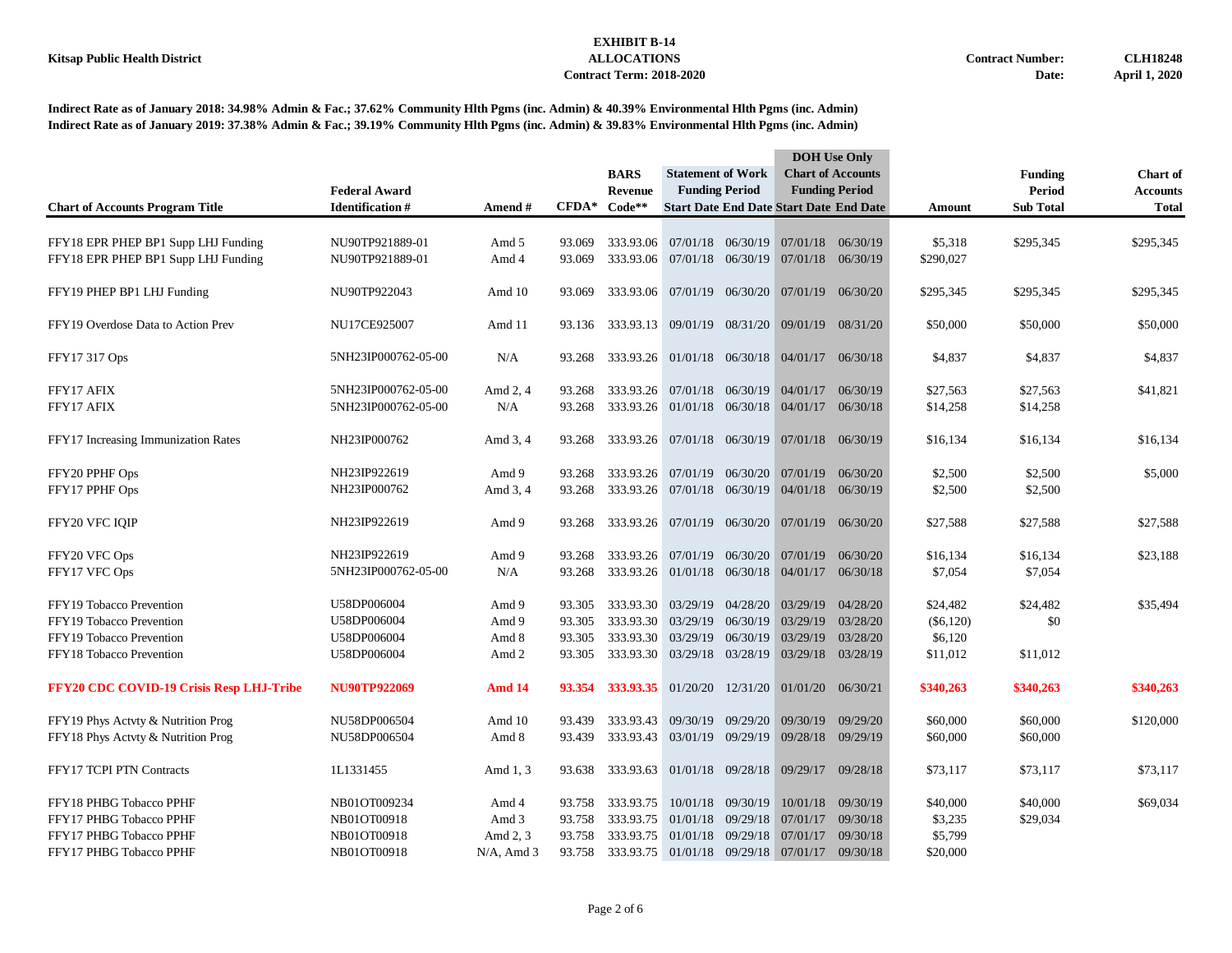|                                          |                        |          |                   |             |                                               |                   |                                     | <b>DOH</b> Use Only                            |            |                  |                 |
|------------------------------------------|------------------------|----------|-------------------|-------------|-----------------------------------------------|-------------------|-------------------------------------|------------------------------------------------|------------|------------------|-----------------|
|                                          |                        |          |                   | <b>BARS</b> | <b>Statement of Work</b>                      |                   |                                     | <b>Chart of Accounts</b>                       |            | <b>Funding</b>   | <b>Chart of</b> |
|                                          | <b>Federal Award</b>   |          |                   | Revenue     | <b>Funding Period</b>                         |                   |                                     | <b>Funding Period</b>                          |            | <b>Period</b>    | <b>Accounts</b> |
| <b>Chart of Accounts Program Title</b>   | <b>Identification#</b> | Amend#   | $\mathbf{CFDA}^*$ | $Code**$    |                                               |                   |                                     | <b>Start Date End Date Start Date End Date</b> | Amount     | <b>Sub Total</b> | <b>Total</b>    |
|                                          |                        |          |                   |             |                                               |                   |                                     |                                                |            |                  |                 |
| FFY17 EPR HPP BP1 Healthcare System Prep | NU90TP921889-01        | Amd 2    | 93.889            | 333.93.88   |                                               |                   | 01/01/18 06/30/18 07/01/17 07/02/18 |                                                | \$4,477    | \$18,420         | \$18,420        |
| FFY17 EPR HPP BP1 Healthcare System Prep | NU90TP921889-01        | N/A      | 93.889            |             | 333.93.88 01/01/18 06/30/18 07/01/17 07/02/18 |                   |                                     |                                                | \$13,943   |                  |                 |
| FFY19 RW HIV Peer Nav Proj-Proviso       | 5X07HA000832800        | Amd 8    | 93.917            | 333.93.91   | 04/01/19 06/30/19                             |                   | 04/01/19                            | 06/30/19                                       | \$14,353   | \$14,353         | \$71,765        |
| FFY18 RW HIV Peer Nav Proj-Proviso       | 5X07HA000832800        | Amd 4    | 93.917            | 333.93.91   | 04/01/18                                      | 03/31/19          | 04/01/18                            | 03/31/19                                       | \$22,871   | \$57,412         |                 |
| FFY18 RW HIV Peer Nav Proj-Proviso       | 5X07HA000832800        | Amd 2, 4 | 93.917            | 333.93.91   |                                               |                   | 04/01/18 03/31/19 04/01/18 03/31/19 |                                                | \$34,541   |                  |                 |
| FFY18 RW HIV Provider Capacity-Proviso   | 5X07HA000832800        | Amd 2, 4 | 93.917            |             | 333.93.91 04/01/18 03/31/19 04/01/18 03/31/19 |                   |                                     |                                                | \$30,695   | \$30,695         | \$30,695        |
|                                          |                        |          |                   |             |                                               |                   |                                     |                                                |            |                  |                 |
| FFY19 Ryan White Supp Direct Svcs        | 5X07HA000832800        | Amd 12   | 93.917            |             | 333.93.91 09/30/19 06/30/20 09/30/19          |                   |                                     | 09/29/20                                       | \$109,140  | \$109,140        | \$109,140       |
| FFY20 MCHBG LHJ Contracts                | B04MC32578             | Amd 10   | 93.994            | 333.93.99   |                                               | 10/01/19 09/30/20 | 10/01/19                            | 09/30/20                                       | \$159,854  | \$159,854        | \$439,599       |
| FFY19 MCHBG LHJ Contracts                | B04MC32578             | Amd 4    | 93.994            | 333.93.99   |                                               | 10/01/18 09/30/19 | 10/01/18                            | 09/30/19                                       | \$159,854  | \$159,854        |                 |
| FFY18 MCHBG LHJ Contracts                | B04MC31524             | N/A      | 93.994            | 333.93.99   | 01/01/18 09/30/18                             |                   | 10/01/17 09/30/18                   |                                                | \$119,891  | \$119,891        |                 |
| GFS-Group B (FO-SW)                      |                        | Amd 10   | N/A               |             | 334.04.90 07/01/20                            |                   | 12/31/20 07/01/19                   | 06/30/21                                       | \$10,000   | \$10,000         | \$20,000        |
| GFS-Group B (FO-SW)                      |                        | Amd 10   | N/A               | 334.04.90   | 07/01/19                                      | 06/30/20          | 07/01/19                            | 06/30/21                                       | \$10,000   | \$10,000         |                 |
| GFS-Group B (FO-SW)                      |                        | Amd 3    | N/A               | 334.04.90   | $01/01/18$ 06/30/18                           |                   | 07/01/17                            | 06/30/19                                       | (\$10,000) | \$0              |                 |
| GFS-Group B (FO-SW)                      |                        | N/A      | N/A               |             | 334.04.90 01/01/18 06/30/18 07/01/17 06/30/19 |                   |                                     |                                                | \$10,000   |                  |                 |
| FY2 Group B Programs for DW (FO-SW)      |                        | Amd 3    | N/A               | 334.04.90   | 07/01/18                                      | 06/30/19          | 07/01/18                            | 06/30/19                                       | \$10,000   | \$10,000         | \$30,000        |
| FY1 Group B Programs for DW (FO-SW)      |                        | Amd 3    | N/A               |             | 334.04.90 01/01/18 06/30/18 01/01/18 06/30/18 |                   |                                     |                                                | \$20,000   | \$20,000         |                 |
|                                          |                        |          |                   |             |                                               |                   |                                     |                                                |            |                  |                 |
| <b>Healthy Communities</b>               |                        | Amd 12   | N/A               | 334.04.91   | 07/01/19                                      | 06/30/20          | 07/01/19                            | 06/30/21                                       | (\$3,425)  | \$0              | \$0             |
| <b>Healthy Communities</b>               |                        | Amd 10   | N/A               | 334.04.91   |                                               |                   | 07/01/19 06/30/20 07/01/19 06/30/21 |                                                | \$3,425    |                  |                 |
| State Drug User Health Program           |                        | Amd 9    | N/A               | 334.04.91   | 07/01/19                                      | 06/30/20          | 07/01/19                            | 06/30/21                                       | \$40,000   | \$40,000         | \$94,478        |
| State Drug User Health Program           |                        | Amd 8    | N/A               | 334.04.91   |                                               |                   | 01/01/19 06/30/19 07/01/18 06/30/19 |                                                | \$54,478   | \$54,478         |                 |
| State HIV CS/End AIDS WA                 |                        | Amd 8    | N/A               | 334.04.91   | 01/01/19                                      | 06/30/19          | 07/01/17                            | 06/30/19                                       | \$2,083    | \$12,496         | \$23,948        |
| State HIV CS/End AIDS WA                 |                        | Amd 6    | N/A               | 334.04.91   | 01/01/19                                      | 06/30/19          | 07/01/17                            | 06/30/19                                       | \$10,413   |                  |                 |
| State HIV CS/End AIDS WA                 |                        | Amd 6    | N/A               | 334.04.91   | 10/01/18                                      | 12/31/18          | 07/01/17                            | 06/30/19                                       | \$2,083    | \$2,083          |                 |
| State HIV CS/End AIDS WA                 |                        | Amd 2    | N/A               | 334.04.91   | 07/01/18                                      | 12/31/18          | 07/01/17                            | 06/30/19                                       | \$6,246    | \$6,246          |                 |
| State HIV CS/End AIDS WA                 |                        | Amd 2    | N/A               | 334.04.91   |                                               |                   | $03/01/18$ $06/30/18$ $07/01/17$    | 06/30/19                                       | \$3,123    | \$3,123          |                 |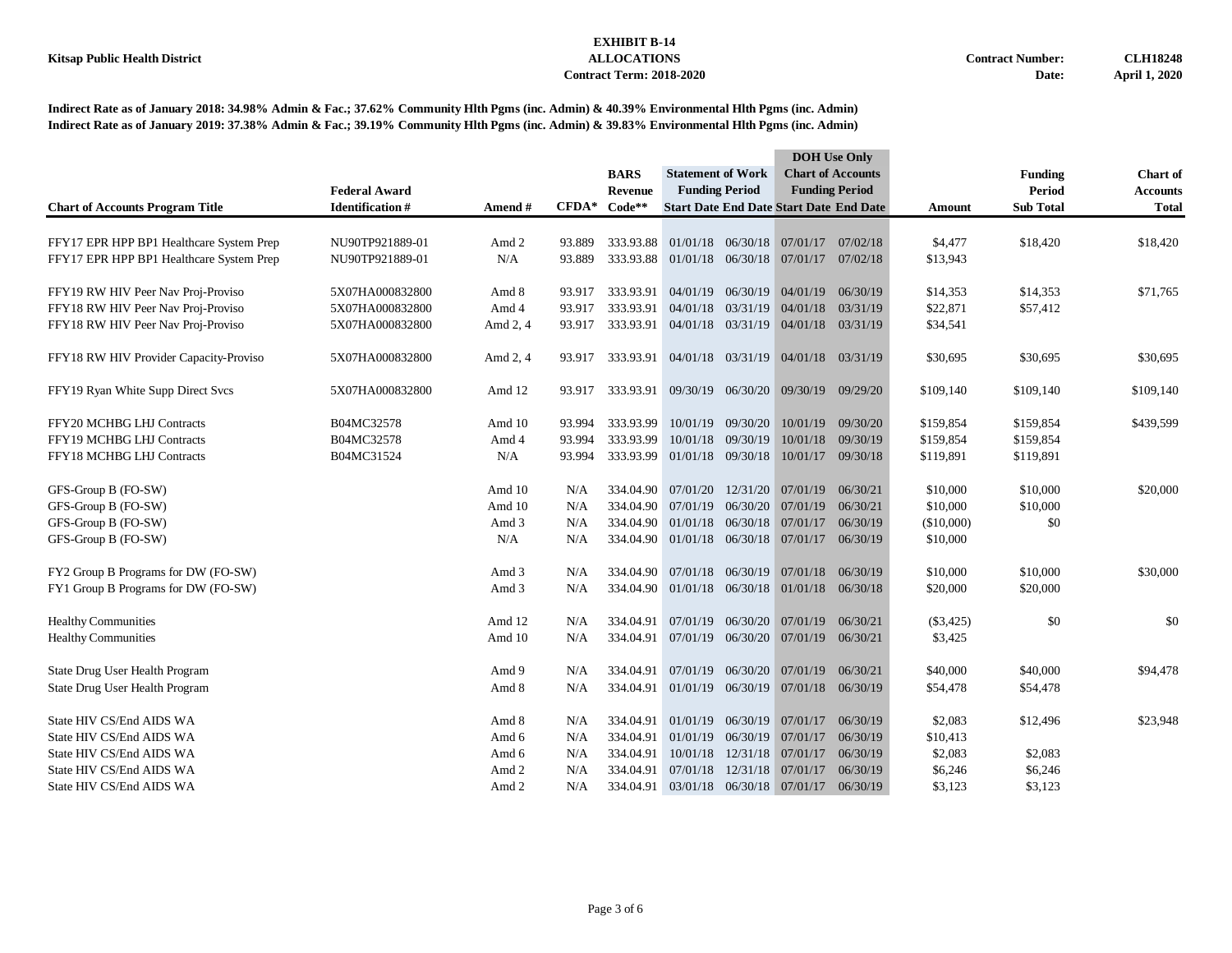|                                         |                        |               |         |                |                                               |                       |                                                | <b>DOH</b> Use Only      |             |                  |                 |
|-----------------------------------------|------------------------|---------------|---------|----------------|-----------------------------------------------|-----------------------|------------------------------------------------|--------------------------|-------------|------------------|-----------------|
|                                         |                        |               |         | <b>BARS</b>    | <b>Statement of Work</b>                      |                       |                                                | <b>Chart of Accounts</b> |             | <b>Funding</b>   | <b>Chart of</b> |
|                                         | <b>Federal Award</b>   |               |         | <b>Revenue</b> |                                               | <b>Funding Period</b> |                                                | <b>Funding Period</b>    |             | <b>Period</b>    | <b>Accounts</b> |
| <b>Chart of Accounts Program Title</b>  | <b>Identification#</b> | Amend #       | $CFDA*$ | $Code**$       |                                               |                       | <b>Start Date End Date Start Date End Date</b> |                          | Amount      | <b>Sub Total</b> | <b>Total</b>    |
|                                         |                        |               |         |                |                                               |                       |                                                |                          |             |                  |                 |
| <b>State HIV Prevention</b>             |                        | Amd 8         | N/A     | 334.04.91      |                                               |                       | $01/01/19$ $06/30/19$ 07/01/17                 | 06/30/19                 | ( \$43,333) | \$0              | \$51,667        |
| <b>State HIV Prevention</b>             |                        | Amd 6         | N/A     | 334.04.91      |                                               | $01/01/19$ $06/30/19$ | 07/01/17                                       | 06/30/19                 | \$43,333    |                  |                 |
| <b>State HIV Prevention</b>             |                        | Amd 6         | N/A     | 334.04.91      | 07/01/18                                      | 12/31/18              | 07/01/17                                       | 06/30/19                 | \$11,667    | \$31,667         |                 |
| <b>State HIV Prevention</b>             |                        | N/A           | N/A     | 334.04.91      | 07/01/18                                      |                       | 12/31/18 07/01/17                              | 06/30/19                 | \$20,000    |                  |                 |
| <b>State HIV Prevention</b>             |                        | N/A           | N/A     | 334.04.91      |                                               |                       | 01/01/18 06/30/18 07/01/17                     | 06/30/19                 | \$20,000    | \$20,000         |                 |
| <b>State HIV Prevention PrEP</b>        |                        | Amd 3         | N/A     | 334.04.91      |                                               |                       | 07/01/18 06/30/19 07/01/17                     | 06/30/17                 | \$9,172     | \$9,172          | \$13,758        |
| <b>State HIV Prevention PrEP</b>        |                        | Amd 2         | N/A     | 334.04.91      |                                               | 01/01/18 06/30/18     | 07/01/17                                       | 06/30/19                 | \$4,586     | \$4,586          |                 |
|                                         |                        |               |         |                |                                               |                       |                                                |                          |             |                  |                 |
| FY20/21 COVID-19 Disaster Response Acct |                        | <b>Amd 14</b> | N/A     | 334.04.92      |                                               |                       | 01/20/20 12/31/20 01/01/20 06/30/21            |                          | \$309,737   | \$309,737        | \$309,737       |
| FPH Lead Case Mgmt-FPH                  |                        | Amd 12        | N/A     | 334.04.93      |                                               |                       | 07/01/19 06/30/20 07/01/19                     | 06/30/20                 | \$3,425     | \$3,425          | \$3,425         |
|                                         |                        |               |         |                |                                               |                       |                                                |                          |             |                  |                 |
| SFY2 Lead Environments of Children      |                        | Amd 7         | N/A     | 334.04.93      |                                               |                       | $07/01/18$ $06/30/19$ 07/01/18                 | 06/30/19                 | (\$3,000)   | \$2,000          | \$5,000         |
| SFY2 Lead Environments of Children      |                        | Amd 4         | N/A     | 334.04.93      |                                               | 07/01/18 06/30/19     | 07/01/18                                       | 06/30/19                 | \$5,000     |                  |                 |
| SFY1 Lead Environments of Children      |                        | Amd 1         | N/A     |                | 334.04.93 01/01/18 06/30/18 07/01/17 06/30/18 |                       |                                                |                          | \$3,000     | \$3,000          |                 |
|                                         |                        |               |         |                |                                               |                       |                                                |                          |             |                  |                 |
| SFY20 Marijuana Education               |                        | Amd 10        | N/A     | 334.04.93      |                                               |                       | 07/01/19 06/30/20 07/01/19                     | 06/30/20                 | \$5,950     | \$5,950          | \$5,950         |
| SFY21 Marijuana Tobacco Edu             |                        | Amd 9         | N/A     | 334.04.93      |                                               |                       | 07/01/20 12/31/20 07/01/20                     | 06/30/21                 | \$247,509   | \$247,509        | \$898,341       |
| SFY20 Marijuana Tobacco Edu             |                        | Amd 9         | N/A     | 334.04.93      |                                               |                       | 07/01/19 06/30/20 07/01/19                     | 06/30/20                 | \$247,509   | \$247,509        |                 |
| SFY19 Marijuana Tobacco Edu             |                        | Amd 3         | N/A     | 334.04.93      |                                               | 07/01/18 06/30/19     | 07/01/18                                       | 06/30/19                 | \$247,509   | \$247,509        |                 |
| SFY19 Marijuana Tobacco Edu             |                        | Amd 2         | N/A     | 334.04.93      |                                               |                       | 07/01/18 06/30/19 07/01/18                     | 06/30/19                 | \$7,501     | \$7,501          |                 |
| SFY18 Marijuana Tobacco Edu             |                        | Amd 3         | N/A     | 334.04.93      |                                               | $01/01/18$ 06/30/18   | 07/01/17                                       | 06/30/18                 | \$49,558    | \$148,313        |                 |
| SFY18 Marijuana Tobacco Edu             |                        | N/A           | N/A     | 334.04.93      |                                               |                       | 01/01/18 06/30/18 07/01/17                     | 06/30/18                 | \$98,755    |                  |                 |
| Rec Shellfish/Biotoxin                  |                        | Amd 9         | N/A     | 334.04.93      |                                               |                       | 07/01/19 06/30/20 07/01/19                     | 06/30/21                 | \$15,000    | \$15,000         | \$37,500        |
| Rec Shellfish/Biotoxin                  |                        | N/A           | N/A     | 334.04.93      |                                               |                       | 01/01/18 06/30/19 07/01/17 06/30/19            |                          | \$22,500    | \$22,500         |                 |
|                                         |                        |               |         |                |                                               |                       |                                                |                          |             |                  |                 |
| Small Onsite Management (ALEA)          |                        | Amd 9         | N/A     | 334.04.93      | 07/01/19                                      |                       | 06/30/20 07/01/19                              | 06/30/21                 | \$45,000    | \$45,000         | \$75,000        |
| Small Onsite Management (ALEA)          |                        | Amd 5         | N/A     | 334.04.93      |                                               |                       | 07/01/18 06/30/18 07/01/17                     | 06/30/19                 | \$15,662    | \$15,662         |                 |
| Small Onsite Management (ALEA)          |                        | Amd 5         | N/A     | 334.04.93      |                                               |                       | 01/01/18 06/30/18 07/01/17                     | 06/30/19                 | (\$15,662)  | \$14,338         |                 |
| Small Onsite Management (ALEA)          |                        | $N/A$ , Amd 5 | N/A     | 334.04.93      |                                               |                       | 01/01/18 06/30/18 07/01/17                     | 06/30/19                 | \$30,000    |                  |                 |
| Wastewater Management-GFS               |                        | Amd 9         | N/A     | 334.04.93      | 07/01/20                                      | 12/31/20              | 07/01/19                                       | 06/30/21                 | \$15,000    | \$15,000         | \$45,000        |
| Wastewater Management-GFS               |                        | N/A           | N/A     |                | 334.04.93 07/01/18 06/30/19 07/01/17 06/30/19 |                       |                                                |                          | \$30,000    | \$30,000         |                 |
|                                         |                        |               |         |                |                                               |                       |                                                |                          |             |                  |                 |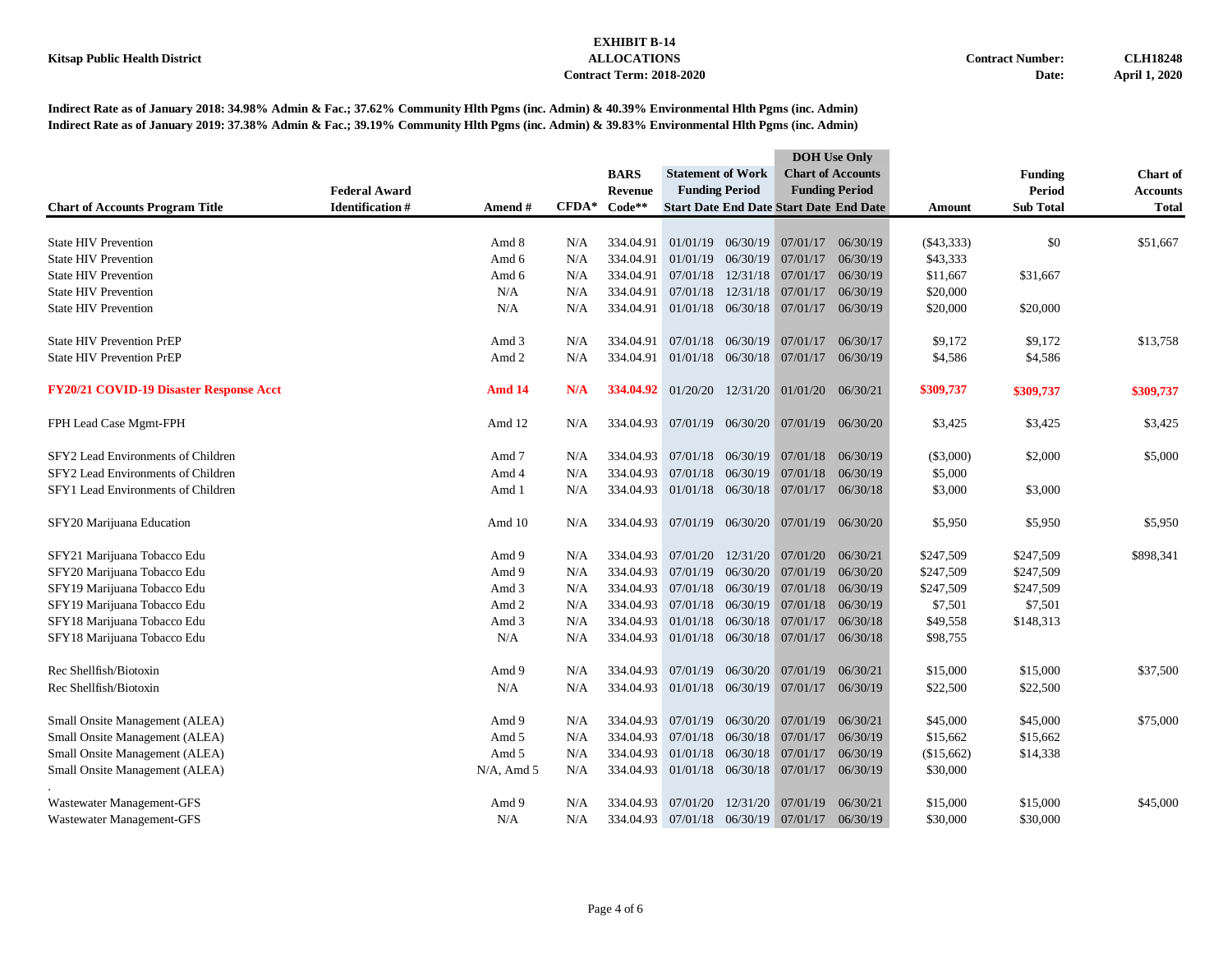|                                        |                        |               |         |                |                                      |          |                                                | <b>DOH</b> Use Only      |               |                  |                 |
|----------------------------------------|------------------------|---------------|---------|----------------|--------------------------------------|----------|------------------------------------------------|--------------------------|---------------|------------------|-----------------|
|                                        |                        |               |         | <b>BARS</b>    | <b>Statement of Work</b>             |          |                                                | <b>Chart of Accounts</b> |               | <b>Funding</b>   | <b>Chart</b> of |
|                                        | <b>Federal Award</b>   |               |         | <b>Revenue</b> | <b>Funding Period</b>                |          |                                                | <b>Funding Period</b>    |               | <b>Period</b>    | <b>Accounts</b> |
| <b>Chart of Accounts Program Title</b> | <b>Identification#</b> | Amend#        | $CFDA*$ | $Code**$       |                                      |          | <b>Start Date End Date Start Date End Date</b> |                          | Amount        | <b>Sub Total</b> | <b>Total</b>    |
|                                        |                        |               |         |                |                                      |          |                                                |                          |               |                  |                 |
| FPH-Youth Tobacco Vapor Prevention     |                        | Amd 11        | N/A     |                |                                      |          | 334.04.93 07/01/19 06/30/20 07/01/19 06/30/21  |                          | \$24,512      | \$24,512         | \$24,512        |
| Youth Tobacco Vapor Products           |                        | Amd 11        | N/A     | 334.04.93      | 07/01/19 06/30/20                    |          | 07/01/19                                       | 06/30/21                 | $(\$8,451)$   | \$38,403         | \$121,091       |
| Youth Tobacco Vapor Products           |                        | Amd 9         | N/A     | 334.04.93      | 07/01/19                             |          | 06/30/20 07/01/19                              | 06/30/21                 | \$46,854      |                  |                 |
| Youth Tobacco Vapor Products           |                        | Amd 6         | N/A     | 334.04.93      | 01/01/18                             |          | 06/30/19 07/01/17                              | 06/30/19                 | \$36,000      | \$82,688         |                 |
| Youth Tobacco Vapor Products           |                        | Amd 2, 6      | N/A     | 334.04.93      | 01/01/18                             |          | 06/30/19 07/01/17                              | 06/30/19                 | \$25,544      |                  |                 |
| Youth Tobacco Vapor Products           |                        | Amd 2, 6      | N/A     | 334.04.93      | 01/01/18                             |          | 06/30/19 07/01/17                              | 06/30/19                 | \$4,655       |                  |                 |
| Youth Tobacco Vapor Products           |                        | $N/A$ , Amd 6 | N/A     | 334.04.93      |                                      |          | 01/01/18 06/30/19 07/01/17                     | 06/30/19                 | \$16,489      |                  |                 |
| ADAP Rebate (Local) 19-21              |                        | Amd 9         | N/A     |                |                                      |          | 334.04.98 07/01/19 06/30/20 07/01/19 06/30/21  |                          | \$91,728      | \$91,728         | \$91,728        |
| FFY17 ADAP Rebate (Local) 17-19        |                        | Amd 5         | N/A     |                |                                      |          | 334.04.98 07/01/18 06/30/19 07/01/17 06/30/19  |                          | $(\$225,000)$ | \$82,556         | \$348,834       |
| FFY17 ADAP Rebate (Local) 17-19        |                        | Amd 3         | N/A     | 334.04.98      | 07/01/18 06/30/19 07/01/17           |          |                                                | 06/30/19                 | \$82,556      |                  |                 |
| FFY17 ADAP Rebate (Local) 17-19        |                        | $N/A$ , Amd 3 | N/A     | 334.04.98      |                                      |          | 07/01/18 06/30/19 07/01/17                     | 06/30/19                 | \$225,000     |                  |                 |
| FFY17 ADAP Rebate (Local) 17-19        |                        | Amd 2         | N/A     | 334.04.98      |                                      |          | 01/01/18 06/30/18 07/01/17                     | 06/30/19                 | \$41,278      | \$266,278        |                 |
| FFY17 ADAP Rebate (Local) 17-19        |                        | N/A           | N/A     |                | 334.04.98 01/01/18 06/30/18 07/01/17 |          |                                                | 06/30/19                 | \$225,000     |                  |                 |
| SFY17 Managed Care Org                 |                        | Amd 1         | N/A     |                | 334.04.98 01/01/18 06/30/18 07/01/17 |          |                                                | 06/30/18                 | $(\$32,678)$  | \$6,536          | \$6,536         |
| SFY17 Managed Care Org                 |                        | N/A           | N/A     |                |                                      |          | 334.04.98 01/01/18 06/30/18 07/01/17 06/30/18  |                          | \$39,214      |                  |                 |
| FFY20 RW Grant Year Local (Rebate)     |                        | Amd 12        | N/A     | 334.04.98      | 04/01/20                             | 06/30/20 | 04/01/20                                       | 03/31/21                 | $(\$27,285)$  | \$88,861         | \$804,903       |
| FFY20 RW Grant Year Local (Rebate)     |                        | Amd 9         | N/A     | 334.04.98      | 04/01/20                             |          | 06/30/20 04/01/20                              | 03/31/21                 | \$116,146     |                  |                 |
| FFY19 RW Grant Year Local (Rebate)     |                        | Amd 12        | N/A     | 334.04.98      |                                      |          | 07/01/19 03/31/20 04/01/19                     | 03/31/20                 | $(\$81,855)$  | \$266,582        |                 |
| FFY19 RW Grant Year Local (Rebate)     |                        | Amd 9         | N/A     | 334.04.98      |                                      |          | 07/01/19 03/31/20 04/01/19                     | 03/31/20                 | \$348,437     |                  |                 |
| FFY19 RW Grant Year Local (Rebate)     |                        | Amd 6         | N/A     | 334.04.98      |                                      |          | 04/01/19 06/30/19 04/01/19                     | 03/31/20                 | \$112,230     | \$112,230        |                 |
| FFY18 RW Grant Year Local (Rebate)     |                        | Amd 6         | N/A     | 334.04.98      |                                      |          | $01/01/19$ $03/31/19$ $04/01/18$               | 03/31/19                 | \$112,230     | \$112,230        |                 |
| FFY18 RW Grant Year Local (Rebate)     |                        | Amd 5         | N/A     | 334.04.98      |                                      |          | 07/01/18 03/31/19 04/01/18 03/31/19            |                          | \$225,000     | \$225,000        |                 |
| FFY19 RW Local Proviso                 |                        | Amd 9         | N/A     |                |                                      |          | 334.04.98 07/01/19 06/30/20 07/01/19           | 06/30/20                 | \$41,749      | \$41,749         | \$41,749        |
| FPHS Funding for LHJs                  |                        | Amd 10        | N/A     | 336.04.25      | 07/01/20                             |          | 12/31/20 07/01/19                              | 06/30/21                 | \$147,345     | \$147,345        | \$442,035       |
| FPHS Funding for LHJs                  |                        | Amd 10        | N/A     | 336.04.25      | 07/01/19                             | 06/30/20 | 07/01/19                                       | 06/30/21                 | \$147,345     | \$147,345        |                 |
| FPHS Funding for LHJs Dir              |                        | Amd 3         | N/A     |                | 336.04.25 07/01/18 06/30/19 07/01/17 |          |                                                | 06/30/19                 | \$147,345     | \$147,345        |                 |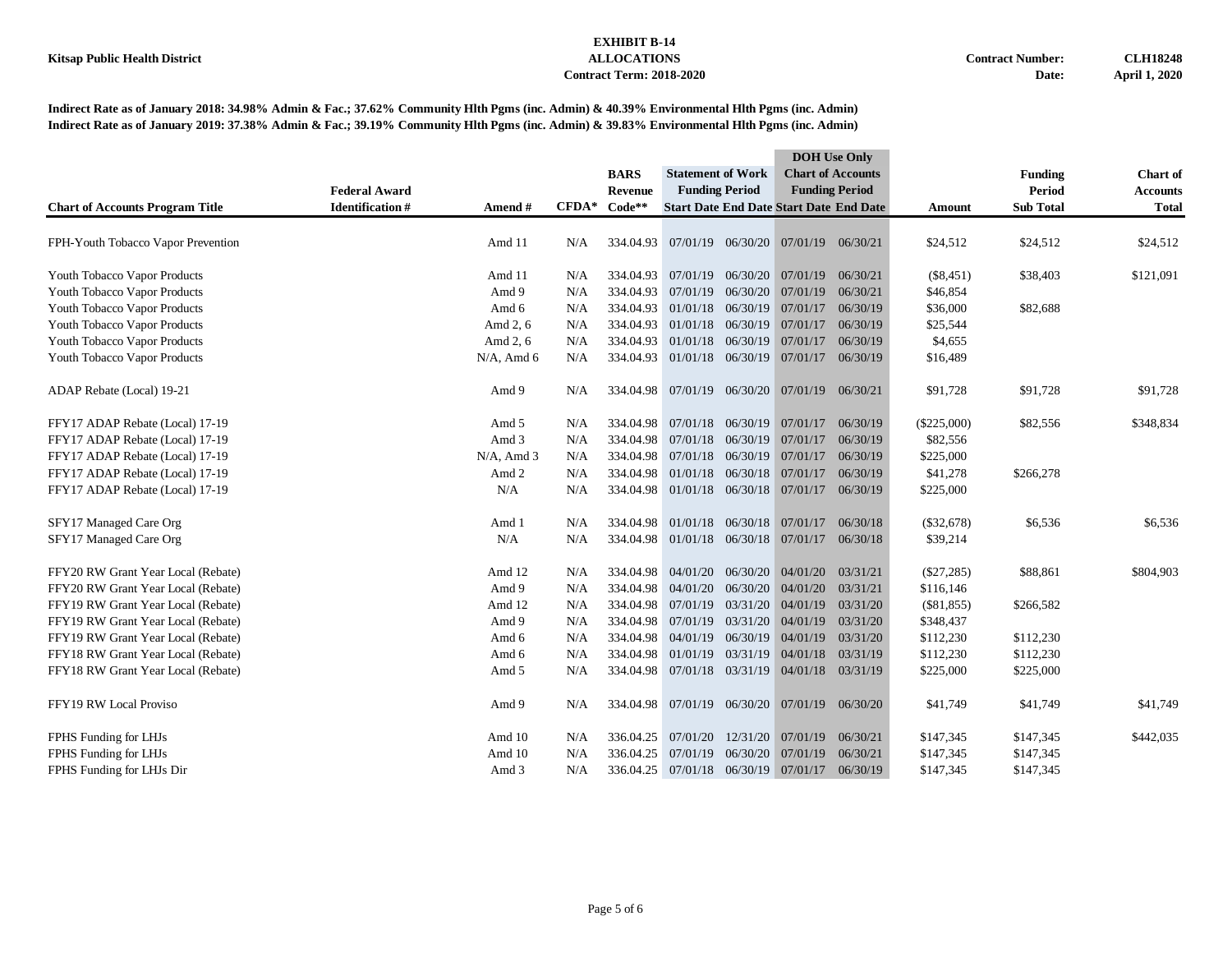**Indirect Rate as of January 2018: 34.98% Admin & Fac.; 37.62% Community Hlth Pgms (inc. Admin) & 40.39% Environmental Hlth Pgms (inc. Admin) Indirect Rate as of January 2019: 37.38% Admin & Fac.; 39.19% Community Hlth Pgms (inc. Admin) & 39.83% Environmental Hlth Pgms (inc. Admin)**

|                                         |                          |               |         |                    |                          |          |                                                | <b>DOH</b> Use Only      |             |                                        |                            |
|-----------------------------------------|--------------------------|---------------|---------|--------------------|--------------------------|----------|------------------------------------------------|--------------------------|-------------|----------------------------------------|----------------------------|
|                                         |                          |               |         | <b>BARS</b>        | <b>Statement of Work</b> |          |                                                | <b>Chart of Accounts</b> |             | <b>Funding</b>                         | Chart of                   |
|                                         | <b>Federal Award</b>     |               |         | Revenue            | <b>Funding Period</b>    |          |                                                | <b>Funding Period</b>    |             | <b>Period</b>                          | <b>Accounts</b>            |
| <b>Chart of Accounts Program Title</b>  | <b>Identification#</b>   | Amend#        | $CFDA*$ | $Code**$           |                          |          | <b>Start Date End Date Start Date End Date</b> |                          | Amount      | <b>Sub Total</b>                       | <b>Total</b>               |
|                                         |                          |               |         |                    |                          |          |                                                |                          |             |                                        |                            |
| YR 20 SRF - Local Asst (15%) (FS) SS    |                          | Amd 3         | N/A     | 346.26.64          | 01/01/18                 |          | 12/31/18 07/01/15 12/31/18                     |                          | (\$14,750)  | \$0                                    | \$0                        |
| YR 20 SRF - Local Asst (15%) (FS) SS    |                          | $N/A$ , Amd 3 | N/A     | 346.26.64          | 01/01/18                 |          | 12/31/18 07/01/15 12/31/18                     |                          | \$14,750    |                                        |                            |
| YR 21 SRF - Local Asst (15%) (FS) SS    |                          | Amd 10        | N/A     | 346.26.64          | 01/01/18                 |          | 06/30/19 07/01/17                              | 06/30/19                 | (\$13,250)  | \$14,250                               | \$14,250                   |
| YR 21 SRF - Local Asst (15%) (FS) SS    |                          | Amd 6, 10     | N/A     | 346.26.64          | 01/01/18                 | 06/30/19 | 07/01/17                                       | 06/30/19                 | \$12,750    |                                        |                            |
| YR 21 SRF - Local Asst (15%) (FS) SS    |                          | Amd 3, 6, 10  | N/A     | 346.26.64          |                          |          | 01/01/18 06/30/19 07/01/17                     | 06/30/19                 | \$14,750    |                                        |                            |
| YR 22 SRF - Local Asst (15%) (FO-SW) SS |                          | Amd 12        | N/A     | 346.26.64 01/01/19 |                          |          | 12/31/20 07/01/19                              | 06/30/21                 | \$8,500     | \$21,250                               | \$21,250                   |
| YR 22 SRF - Local Asst (15%) (FO-SW) SS |                          | Amd 10, 12    | N/A     | 346.26.64          | 01/01/19                 |          | 12/31/20 07/01/19                              | 06/30/21                 | \$12,750    |                                        |                            |
|                                         |                          |               |         |                    |                          |          |                                                |                          |             |                                        |                            |
| YR 20 SRF - Local Asst (15%) (FS) TA    |                          | Amd 3         | N/A     |                    | 346.26.66 01/01/18       |          | 12/31/18 07/01/15                              | 12/31/18                 | $(\$2,000)$ | \$0                                    | \$0                        |
| YR 20 SRF - Local Asst (15%) (FS) TA    |                          | $N/A$ , Amd 3 | N/A     |                    | 346.26.66 01/01/18       |          | 12/31/18 07/01/17                              | 12/31/18                 | \$2,000     |                                        |                            |
| YR 20 SRF - Prog Mgmt (10%) (FS) TA     |                          | Amd 6         | N/A     |                    | 346.26.66 01/01/18       |          | 12/31/18 07/01/15 12/31/18                     |                          | \$468       | \$1,268                                | \$1,268                    |
| YR 20 SRF - Prog Mgmt (10%) (FS) TA     |                          | Amd 3         | N/A     |                    | 346.26.66 01/01/18       |          | 12/31/18 07/01/15                              | 12/31/18                 | \$800       |                                        |                            |
|                                         |                          |               |         |                    |                          |          |                                                |                          |             |                                        |                            |
| YR 21 SRF - Local Asst (15%) (FS) TA    |                          | Amd 10        | N/A     |                    | 346.26.66 01/01/18       |          | 06/30/19 07/01/17                              | 06/30/19                 | $(\$1,249)$ | \$1,900                                | \$1,900                    |
| YR 21 SRF - Local Asst (15%) (FS) TA    |                          | Amd 6, 10     | N/A     | 346.26.66          | 01/01/18                 | 06/30/19 | 07/01/17                                       | 06/30/19                 | \$1,949     |                                        |                            |
| YR 21 SRF - Local Asst (15%) (FS) TA    |                          | Amd 3, 6, 10  | N/A     |                    |                          |          | 346.26.66 01/01/18 06/30/19 07/01/17 06/30/19  |                          | \$1,200     |                                        |                            |
| YR 22 SRF - Local Asst (15%) (FO-SW) TA |                          | Amd 12        | N/A     | 346.26.66 01/01/19 |                          |          | 12/31/20 07/01/19                              | 06/30/21                 | \$3,000     | \$4,249                                | \$4,249                    |
| YR 22 SRF - Local Asst (15%) (FO-SW) TA |                          | Amd 10, 12    | N/A     |                    | 346.26.66 01/01/19       |          | 12/31/20 07/01/19 06/30/21                     |                          | \$1,249     |                                        |                            |
| <b>TOTAL</b>                            |                          |               |         |                    |                          |          |                                                |                          | \$6,372,477 | \$6,372,477                            |                            |
| <b>Total consideration:</b>             | \$5,722,477<br>\$650,000 |               |         |                    |                          |          |                                                |                          |             | <b>GRAND TOTAL</b>                     | \$6,372,477                |
| <b>GRAND TOTAL</b>                      | \$6,372,477              |               |         |                    |                          |          |                                                |                          |             | <b>Total Fed</b><br><b>Total State</b> | \$2,834,368<br>\$3,538,109 |
|                                         |                          |               |         |                    |                          |          |                                                |                          |             |                                        |                            |

\*Catalog of Federal Domestic Assistance

\*\*Federal revenue codes begin with "333". State revenue codes begin with "334".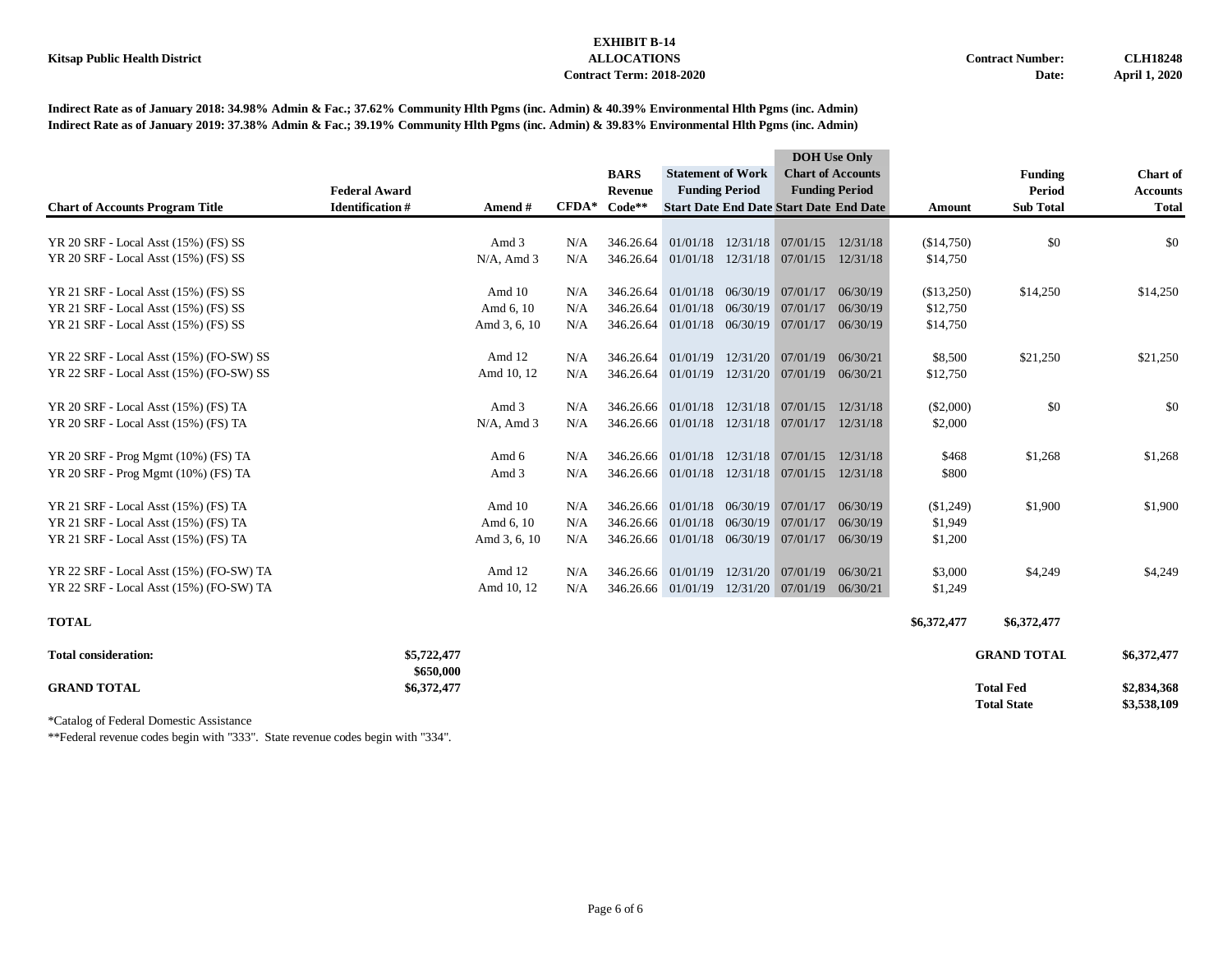# **Exhibit C-14 Schedule of Federal Awards AMENDMENT #14** AMENDMENT #14

#### **KITSAP PUBLIC HEALTH DISTRICT-SWV0027359-00**

**CONTRACT CLH18248-Kitsap Public Health District**

**Date: April 1, 2020**

| Page 1 of 3 |  |  |
|-------------|--|--|
|             |  |  |

| CONTRACT PERIOD: 01/01/2018-12/31/2020   |             |                              |                                |                             |                             |                     |        |                                                                                                    |                                                                                                       |                                                      |                                                                                |  |
|------------------------------------------|-------------|------------------------------|--------------------------------|-----------------------------|-----------------------------|---------------------|--------|----------------------------------------------------------------------------------------------------|-------------------------------------------------------------------------------------------------------|------------------------------------------------------|--------------------------------------------------------------------------------|--|
|                                          |             | <b>DOH</b>                   | <b>Total Amt</b>               |                             | <b>Allocation Period</b>    |                     |        |                                                                                                    |                                                                                                       |                                                      |                                                                                |  |
| <b>Chart of Accounts Program Title</b>   | <b>BARS</b> | Federal<br><b>Award Date</b> | Federal<br>Award               | Start<br>Date               | End<br>Date                 | <b>Contract Amt</b> | CFDA   | <b>CFDA Program Title</b>                                                                          | <b>Federal Agency Name</b>                                                                            | <b>Federal Award</b><br><b>Identification Number</b> | <b>Federal Grant Award Name</b>                                                |  |
| FFY20 CSS USDA FINI PROGRAM MGMT         | 333.10.33   | 04/01/15                     | \$5,859,307                    |                             | 10/01/19 03/31/20           | \$25,000            | 10.331 | Grants                                                                                             | Food Insecurity Nutrition Incentive USDA-National Institute of Food and<br>Agriculture                | 20157001823357                                       | FOOD NUTRITION INCENTIVE GRANT                                                 |  |
| FFY19 CSS USDA FINI PROGRAM MGMT         | 333.10.33   | 08/26/15                     | \$5,859,307 10/01/18 09/30/19  |                             |                             | \$78,347            | 10.331 | Grants                                                                                             | Food Insecurity Nutrition Incentive USDA-National Institute of Food and<br>Agriculture                | 20157001823357                                       | WASHINGTON STATE DEPARTMENT<br>OF HEALTH FINI GRANT PROJECT                    |  |
| FFY18 CSS USDA FINI PROGRAM MGMT         | 333.10.33   | 08/26/15                     | \$5,859,307 01/01/18 09/30/18  |                             |                             | \$42,500            | 10.331 | Grants                                                                                             | Food Insecurity Nutrition Incentive USDA-National Institute of Food and<br>Agriculture                | 20157001823357                                       | WASHINGTON STATE DEPARTMENT<br>OF HEALTH FINI GRANT PROJECT                    |  |
| FFY20 CSS IAR SNAP ED PROG MGNT-REGION 5 | 333.10.56   | 09/30/19                     | \$5,300,000 10/01/19 09/30/20  |                             |                             | \$83,000            | 10.561 | State Administrative Matching<br>Grants for the Supplemental<br>Nutrition Assistance Program       | Department of Agriculture Food and<br><b>Nutrition Service</b>                                        | 207WAWA5Q3903                                        | 2019 SUPPLEMENTAL NUTRITION<br>ASSISTANCE PROGRAM EDUCATION<br>(SNAP-ED)       |  |
| FFY19 CSS IAR SNAP-ED PROG MGNT          | 333.10.56   | 09/28/18                     | \$5,386,268 10/01/18 09/30/19  |                             |                             | \$69,875            | 10.561 | State Administrative Matching<br>Grants for the Supplemental<br>Nutrition Assistance Program       | Department of Agriculture Food and<br><b>Nutrition Service</b>                                        | 197WAWA5Q3903                                        | SNAP 2YR NUTRITION ED OBESITY                                                  |  |
| FFY18 CSS IAR SNAP-ED PROGRAM MGNT CF    | 333.10.56   | 09/28/17                     | \$5.300,000 10/01/18 09/30/19  |                             |                             | \$13,833            | 10.561 | State Administrative Matching<br>Grants for the Supplemental<br>Nutrition Assistance Program       | Department of Agriculture Food and<br><b>Nutrition Service</b>                                        | 187WAWA5Q3903                                        | 2018 SUPPLEMENTAL NUTRITION<br>ASSISTANCE PROGRAM EDUCATION<br>(SNAP-ED)       |  |
| FFY18 CSS IAR SNAP-ED PROGRAM MGNT       | 333.10.56   | 09/28/17                     | \$5,300,000 01/01/18 09/30/18  |                             |                             | \$69,281            | 10.561 | State Administrative Matching<br>Grants for the Supplemental<br>Nutrition Assistance Program       | Department of Agriculture Food and<br><b>Nutrition Service</b>                                        | 187WAWA5Q3903                                        | 2018 SUPPLEMENTAL NUTRITION<br>ASSISTANCE PROGRAM EDUCATION<br>(SNAP-ED)       |  |
| FFY17 CSS IAR SNAP-ED PROGRAM MGNT CF    | 333.10.56   | 09/10/16                     | \$5,739,856 01/01/18 09/30/18  |                             |                             | \$6,917             | 10.561 | State Administrative Matching<br>Grants for the Supplemental<br>Nutrition Assistance Program       | Department of Agriculture Food and<br><b>Nutrition Service</b>                                        | 1717WAWA5Q390                                        | 2018 SUPPLEMENTAL NUTRITION<br>ASSISTANCE PROGRAM EDUCATION<br>(SNAP-ED)       |  |
| FFY19 HOUSING PEOPLE WITH AIDS FORMULA   | 333.14.24   | 08/07/18                     |                                | \$955,996 07/01/19 06/30/20 |                             | \$53,379            | 14.241 | <b>Housing Opportunities for</b><br>Persons with AIDS                                              | Department of Housing and Urban<br>Development                                                        | WAH18-F999                                           | HOUSING OPPORTUNITIES FOR<br>PERSON WITH AIDS (HOPWA)<br>PROGRAM               |  |
| FFY18 HOUSING PEOPLE WITH AIDS FORMULA   | 333.14.24   | 08/07/18                     |                                |                             | \$955,996 07/01/18 06/30/19 | \$88,023            | 14.241 | Housing Opportunities for<br>Persons with AIDS                                                     | Department of Housing and Urban<br>Development                                                        | WAH18-F999                                           | <b>HOUSING OPPORTUNITIES FOR</b><br>PERSON WITH AIDS (HOPWA)<br>PROGRAM        |  |
| PS SSI 1-5 PIC TASK 4                    | 333.66.12   | 08/02/16                     | \$9,200,000 01/01/18 09/30/19  |                             |                             | \$28,805            | 66.123 | Puget Sound Action Agenda:<br>Technical Investigations and<br>Implementation Assistance<br>Program | <b>Environmental Protection Agency</b><br>Region 10                                                   | 01J18001                                             | PUGET SOUND SHELLFISH<br><b>STRATEGIC INITIATIVE LEAD</b>                      |  |
| PS SSI 1-5 BEACH TASK 4                  | 333.66.12   | 08/02/16                     | \$9,200,000 03/01/18 10/31/20  |                             |                             | \$17,400            | 66.123 | Puget Sound Action Agenda:<br>Technical Investigations and<br>Implementation Assistance<br>Program | <b>Environmental Protection Agency</b><br>Region 10                                                   | 01J18001                                             | PUGET SOUND SHELLFISH<br>STRATEGIC INITIATIVE LEAD                             |  |
| FFY19 SWIMMING BEACH ACT GRANT IAR (ECY) | 333.66.47   | 12/01/18                     |                                |                             | \$91,991 03/01/19 10/31/19  | \$14,000            | 66.472 | Program Implementation Grants  Office of Water                                                     | Beach Monitoring and Notificaiton Environmental Protection Agency                                     | 01J49701                                             | MARINE SWIMMING BEACH<br>MONITORING AND PUBLIC<br><b>NOTIFICATION</b>          |  |
| FFY18 SWIMMING BEACH ACT GRANT IAR (ECY) | 333.66.47   | 12/15/17                     |                                |                             | \$91,990 03/01/18 10/31/18  | \$14,000            | 66.472 | Program Implementation Grants  Office of Water                                                     | Beach Monitoring and Notificaiton Environmental Protection Agency                                     | 00J75501                                             | MARINE SWIMMING BEACH<br>MONITORING AND PUBLIC<br><b>NOTIFICATION</b>          |  |
| FFY19 PHEP BP1 LHJ FUNDING               | 333.93.06   | 06/29/19                     | \$11,307,904 07/01/19 06/30/20 |                             |                             | \$295,345           | 93.069 | <b>Public Health Emergency</b><br>Preparedness                                                     | Department of Health and Human<br>Services Centers for Disease Control NU90TP922043<br>and Prevention |                                                      | PUBLIC HEALTH EMERGENCY<br>PREPAREDNESS (PHEP)<br><b>COOPERATIVE AGREEMENT</b> |  |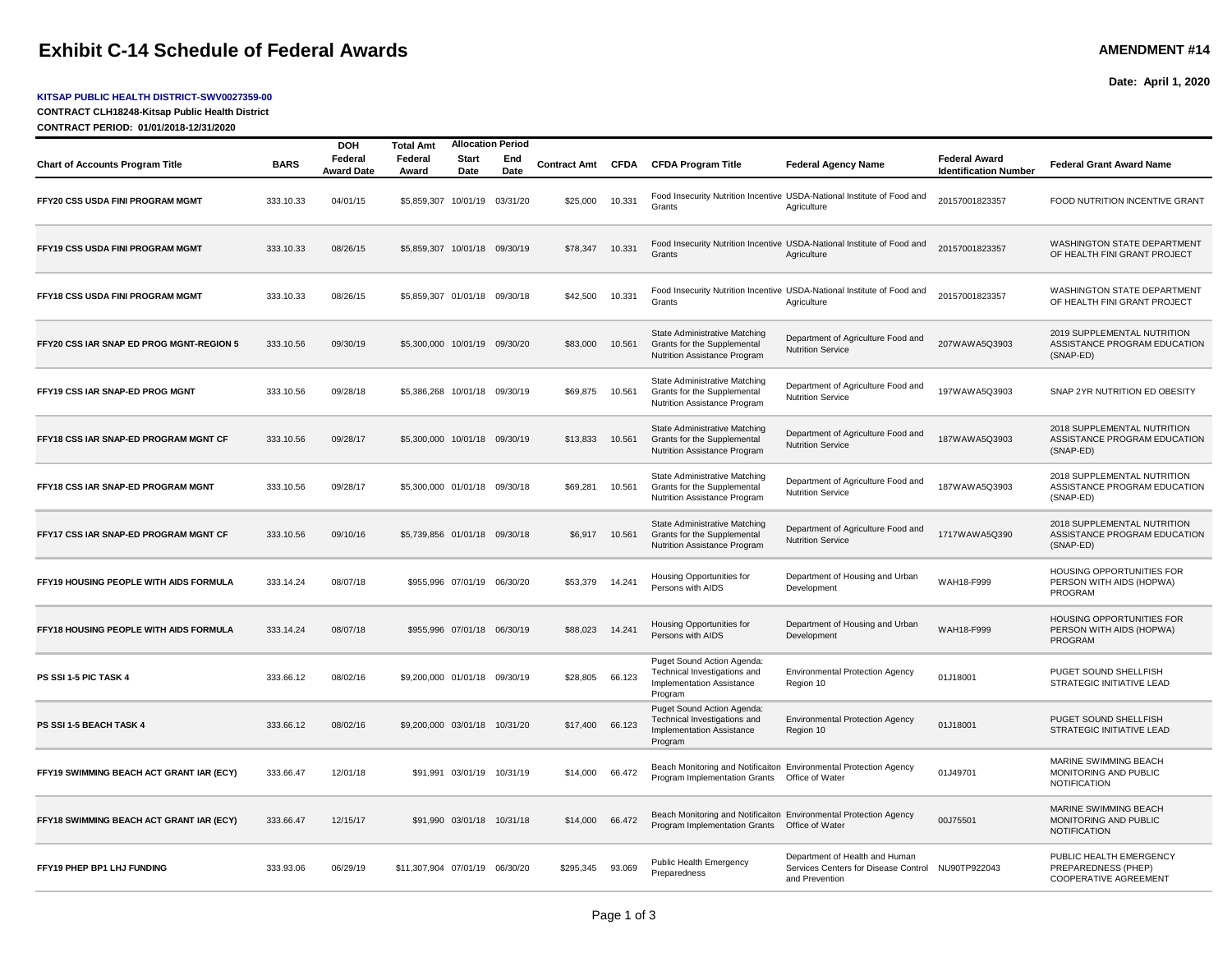## **Exhibit C-14 Schedule of Federal Awards AMENDMENT #14 AMENDMENT #14**

**Chart of Accounts Program Title BARS Federal** 

**DOH Total Amt**

**FFY18 EPR PHEP BP1 SUPP LHJ FUNDING** 333.93.06 08/01/18 \$11,062,782 07/01/18 06/30/19 \$295,345 93.069 Public Health Emergency

**FFY17 EPR PHEP BP1 LHJ FUNDING** 333.93.06 07/18/17 \$11,062,782 01/01/18 06/30/18 \$163,223 93.069 Public Health Emergency

**FFY20 VFC OPS** 333.93.26 07/01/19 \$9,234,835 07/01/19 06/30/20 \$16,134 93.268 Immunization Cooperative

**FFY20 VFC IQIP** 333.93.26 07/01/19 \$9,234,835 07/01/19 06/30/20 \$27,588 93.268 Immunization Cooperative

**FFY20 PPHF OPS** 333.93.26 07/01/19 \$9,234,835 07/01/19 06/30/20 \$2,500 93.268 Immunization Cooperative

**Federal Award**

**Start Date**

**Allocation Period**

**End** 

**Date Contract Amt CFDA CFDA Program Title Federal Agency Name Federal Award** 

Department of Health and Human

Department of Health and Human

Department of Health and Human Services-Centers for Disease Control and Prevention-National Center for Injury Prevention and Control

Department of Health and Human

Department of Health and Human

Department of Health and Human

and Prevention

and Prevention

and Prevention

and Prevention

and Prevention

Services Centers for Disease Control NU90TP921889-01

Services Centers for Disease Control NU90TP921889-01

Services Centers for Disease Control NH23IP922619

Services Centers for Disease Control NH23IP922619

Services Centers for Disease Control NH23IP922619

NU17CE925007

Preparedness

Preparedness

**Agreements** 

**Agreements** 

Agreements

Injury Prevention and Control Research and State and Community-Based Programs

**Award Date**

**FFY19 OVERDOSE DATA TO ACTION PREV** 333.93.13 08/12/19 \$4,390,240 09/01/19 08/31/20 \$50,000 93.136

#### **KITSAP PUBLIC HEALTH DISTRICT-SWV0027359-00**

**CONTRACT CLH18248-Kitsap Public Health District**

**CONTRACT PERIOD: 01/01/2018-12/31/2020**

**Identification Number Federal Grant Award Name**

ACTION

NH23IP922619 IMMUNIZATION GRANT AND VACCINES FOR CHILDREN PROGRAM

HOSPITAL PREPAREDNESS PROGRAM AND PUBLIC HEALTH EMERGENCY PREPAREDNESS COOPERATIVE AGREEMENT

HOSPITAL PREPAREDNESS PROGRAM AND PUBLIC HEALTH EMERGENCY PREPAREDNESS COOPERATIVE AGREEMENT

IMMUNIZATION GRANT AND VACCINES FOR CHILDREN PROGRAM

IMMUNIZATION GRANT AND VACCINES FOR CHILDREN PROGRAM

WASHINGTON STATE DEPARTMENT OF HEATLH OVERDOSE DATA TO

**Date: April 1, 2020**

| <b>FFY17 VFC OPS</b>                            | 333.93.26 | 03/03/17 | \$1,201,605 01/01/18 06/30/18 |          | \$7,054         | 93.268 | <b>Immunization Cooperative</b><br>Agreements                                                                        | Department of Health and Human<br>Services Centers for Disease Control 5NH23IP000762-05-00<br>and Prevention         | <b>IMMUNIZATION GRANT AND</b><br><b>VACCINES FOR CHILDREN'S</b><br>PROGRAM                                        |
|-------------------------------------------------|-----------|----------|-------------------------------|----------|-----------------|--------|----------------------------------------------------------------------------------------------------------------------|----------------------------------------------------------------------------------------------------------------------|-------------------------------------------------------------------------------------------------------------------|
| <b>FFY17 PPHF OPS</b>                           | 333.93.26 | 06/29/18 | \$3.634.512 07/01/18 06/30/19 |          | \$2,500         | 93.268 | <b>Immunization Cooperative</b><br>Aareements                                                                        | Department of Health and Human<br>Services Centers for Disease Control NH23IP000762<br>and Prevention                | <b>IMMUNIZATION GRANT AND</b><br><b>VACCINES FOR CHILDREN'S</b><br>PROGRAM                                        |
| <b>FFY17 INCREASING IMMUNIZATION RATES</b>      | 333.93.26 | 06/29/18 | \$1,722,443 07/01/18 06/30/19 |          | \$16,134        | 93.268 | <b>Immunization Cooperative</b><br>Aareements                                                                        | Department of Health and Human<br>Services Centers for Disease Control NH23IP000762<br>and Prevention                | <b>IMMUNIZATION GRANT AND</b><br><b>VACCINES FOR CHILDREN'S</b><br>PROGRAM                                        |
| FFY17 AFIX                                      | 333.93.26 | 03/03/17 | \$1,672,289 01/01/18 06/30/19 |          | \$41,821        | 93.268 | Immunization Cooperative<br>Agreements                                                                               | Department of Health and Human<br>Services Centers for Disease Control 5NH23IP000762-05-00<br>and Prevention         | <b>IMMUNIZATION GRANT AND</b><br>VACCINES FOR CHILDREN'S<br>PROGRAM                                               |
| <b>FFY17 317 OPS</b>                            | 333.93.26 | 03/03/17 | \$575,969 01/01/18 06/30/18   |          | \$4,837         | 93.268 | <b>Immunization Cooperative</b><br>Agreements                                                                        | Department of Health and Human<br>Services Centers for Disease Control 5NH23IP000762-05-00<br>and Prevention         | <b>IMMUNIZATION GRANT AND</b><br><b>VACCINES FOR CHILDREN'S</b><br>PROGRAM                                        |
| <b>FFY19 TOBACCO PREVENTION</b>                 | 333.93.30 | 03/04/19 | \$5,538,507 03/29/19 04/28/20 |          | \$24,482        | 93.305 | National State Based Tobacco<br><b>Control Programs</b>                                                              | Department of Health and Human<br>Services Centers for Disease Control NU58DP006004<br>and Prevention                | TOBACCO CONTROL PROGRAM                                                                                           |
| <b>FFY18 TOBACCO PREVENTION</b>                 | 333.93.30 | 03/22/18 | \$1,081,051 03/29/18 03/29/19 |          | \$11,012 93.305 |        | National State Based Tobacco<br><b>Control Programs</b>                                                              | Department of Health and Human<br>Services Centers for Disease Control U58DP006004<br>and Prevention                 | <b>TOBACCO CONTROL PROGRAM</b>                                                                                    |
| <b>FFY20 CDC COVID-19 CRISIS RESP LHJ-TRIBE</b> | 333.93.35 | 03/16/20 | \$13,230,799 01/20/20         | 12/31/20 | \$340,263       | 93.354 | <b>Public Health Emergency</b><br>Response: Cooperative<br>Agreement for Emergency<br>Response: Public Health Crisis | Department of Health and Human<br>Services Centers for Disease Control NU90TP922069<br>and Prevention                | <b>CDC COOPERATIVE AGREEMENT</b><br>FOR EMERGENCY RESPONSE:<br>PUBLIC HEALTH CRISIS RESPONSE<br>CDC-RFA-TP18-1802 |
| <b>FFY19 PHYS ACTVTY &amp; NUTRITION PROG</b>   | 333.93.43 | 07/24/19 | \$1,846,000 09/30/19 09/29/20 |          | \$60,000        | 93.439 | State Physical Activity and<br>Nutrition (SPAN)                                                                      | Department of Health and Human<br>Services (HHS) Centers for Disease<br>NU58DP006504<br>Control and Prevention (CDC) | STATE PHYSICAL ACTIVITY AND<br>NUTRITION-WASHINGTON (SPANWA)                                                      |
|                                                 |           |          |                               |          |                 |        |                                                                                                                      |                                                                                                                      |                                                                                                                   |